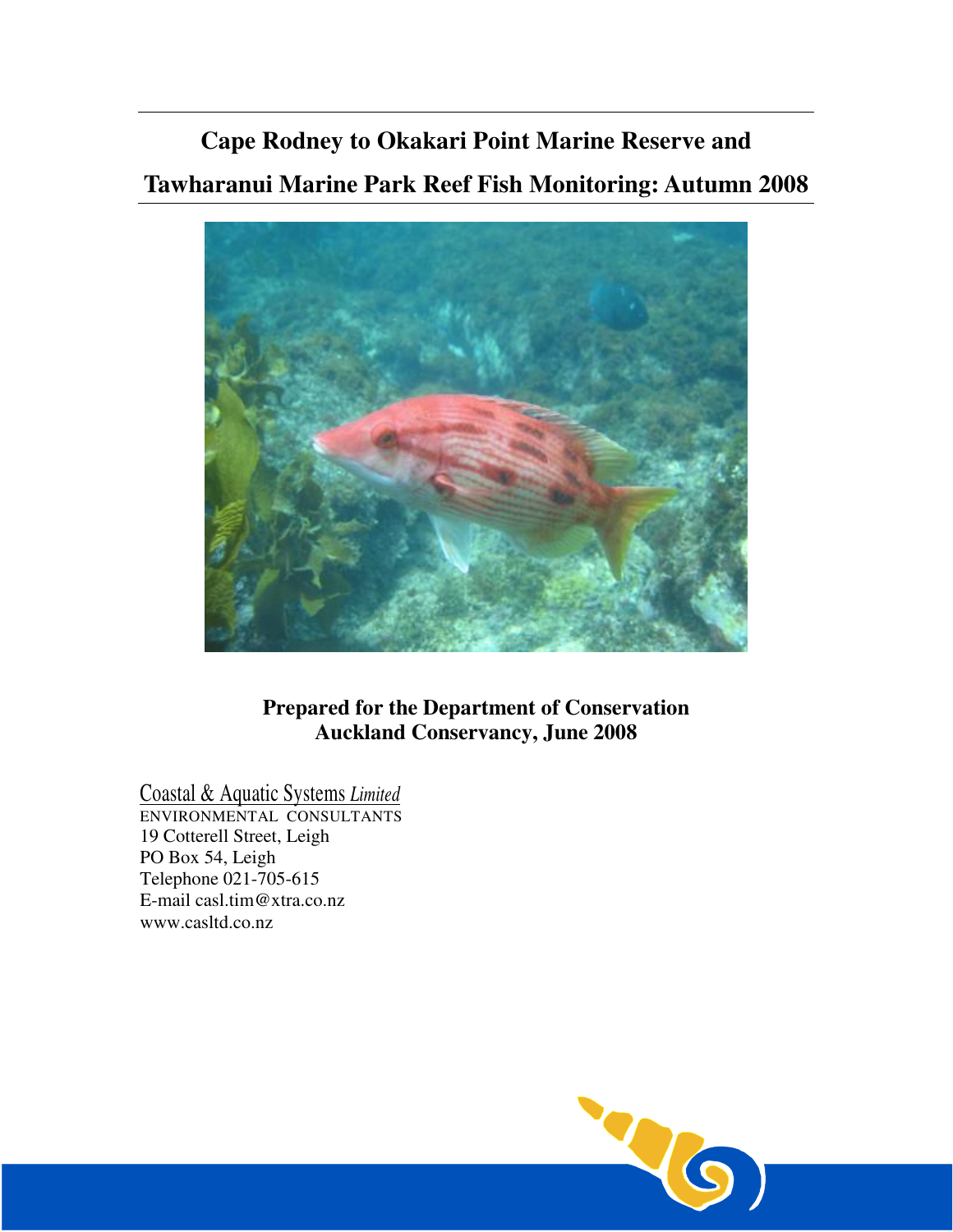## **Cape Rodney to Okakari Point Marine Reserve and Tawharanui Marine Park Fish Monitoring: Autumn 2008**

## **Tim Haggitt Chris Denny Shaw Mead (ASR Ltd)**

| <b>Report Status</b> |             |                    |          |  |  |  |
|----------------------|-------------|--------------------|----------|--|--|--|
| Version              | <b>Date</b> | <b>Status</b>      | Approved |  |  |  |
|                      |             |                    | Bv:      |  |  |  |
| RevA                 | 1/07/2008   | Draft A for review |          |  |  |  |
| Final                | 15/09/2008  | Final              | hno      |  |  |  |

It is the responsibility of the reader to verify the currency of the version number of this report.

## © CAS Limited 2008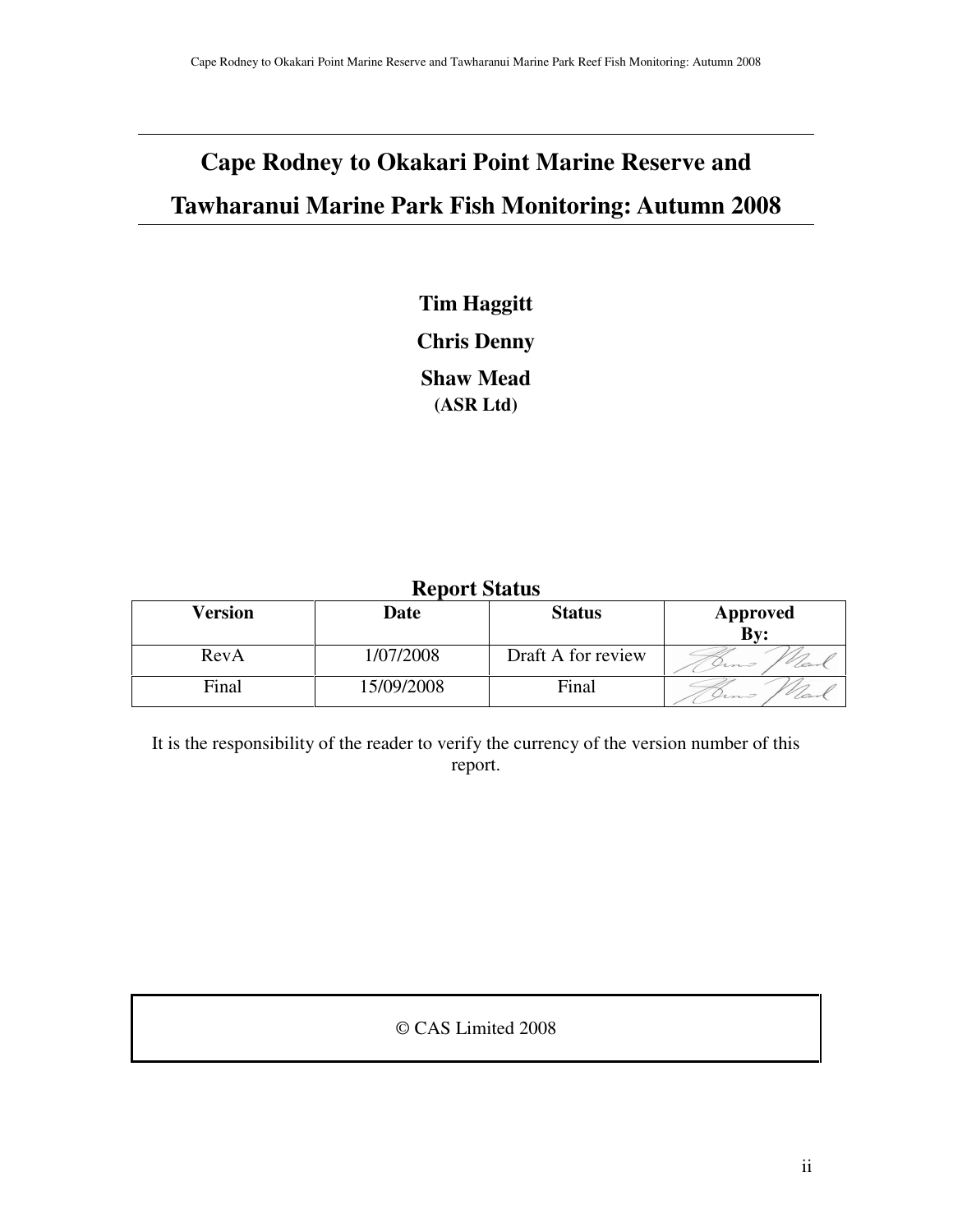## **Executive Summary**

- A survey of reef fish diversity and abundance using the UVC technique was undertaken within the Cape Rodney to Okakari Point (CROP) marine reserve and Tawharanui Marine Park (TMP) including adjacent unprotected (fished) control areas in autumn 2008. The CROP survey was a continuation of monitoring that has taken place since 2000, whereas the survey of TMP was the first formal UVC survey of this nature.
- Snapper abundance was  $\sim$  4 times higher within CROP (2.2 per 125 m<sup>2</sup>) than in adjacent non-reserve areas  $(0.5 \text{ per } 125 \text{ m}^2)$ , whereas mean snapper size was around 2-fold higher within CROP (295.2 mm  $\pm$  16.3 (95 % CI)) than non-reserve areas (117.4 mm  $\pm$  13.8 (95 % CI)). Despite these differences, snapper mean abundance has declined linearly since 2003 within CROP, with 2008 numbers similar to 2002. No legal-sized snapper were observed outside of the reserve, although juveniles < 100 mm were more abundant outside of the reserve than in CROP. Blue cod abundance was also higher within CROP relative to unprotected areas, but levels have declined since 2003. This decline may be related to elevated sea surface temperatures.
- Snapper abundance did not differ significantly between TMP and non-reserve areas sampled, although the mean snapper size was  $\sim$  2-fold higher within the reserve, i.e., 248.9 mm  $\pm$  22.8 (95 % CI) in the reserve, compared to 107.7 mm  $\pm$ 9.2 (95 % CI) outside the reserve.
- The reef fish assemblage within CROP continues to be distinct from that found in adjacent fished areas, which may, in part, be related to habitat differences between the areas surveyed.
- The reef fish assemblage within TMP was not statistically distinct from fished areas, although non-reserve areas tended to display higher assemblage heterogeneity.

Key recommendations are:

Given the decline in snapper and blue cod numbers within CROP, the fish monitoring programme should be continued at one to two year intervals. The current level of sample replication is regarded as a minimum level of effort and future surveys should incorporate a balanced sampling design, as for previous surveys.

The advent of reef fish monitoring at TMP is a beneficial directive as: 1) it provides necessary baseline information should the status of TMP change from a Marine Park to a Marine Protected Area managed by DoC; 2) it provides additional information on marine reserve functioning in the outer Hauraki Gulf; and, 3) due to the consistent methodology, can be compared to CROP and other locations (Poor Knights, Hahei) that have been routinely monitored.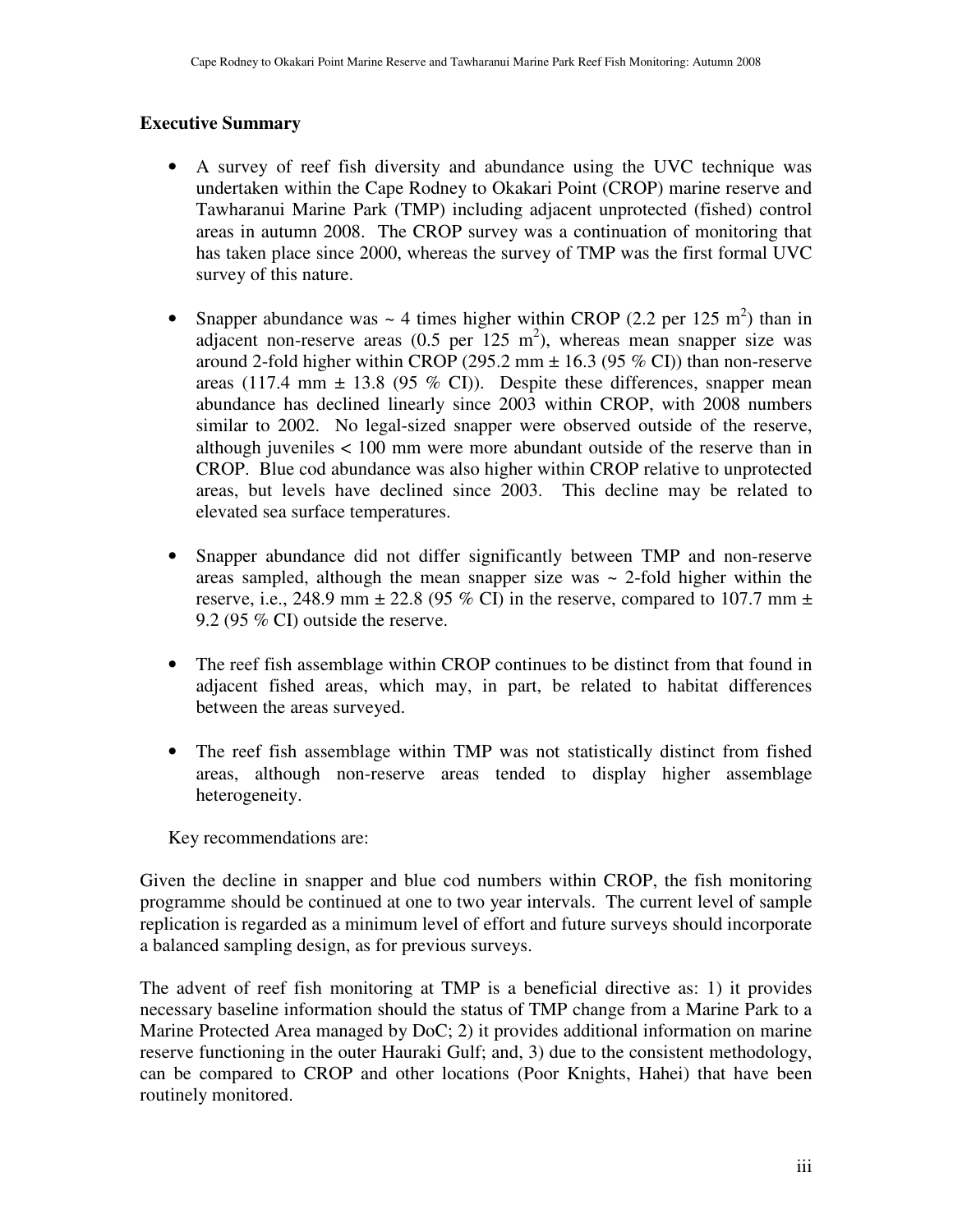The effect of reserve protection on benthic communities should be assessed. Future fish surveys should be combined with a benthic monitoring program to assess changes in the invertebrate and algae communities.

Simultaneous and continued monitoring of CROP and TMP should be an important directive for DoC, as marine reserves are not static environments and given the potential expansion of coastal development in the Rodney district, the marine environment is likely to be subject to substantial pressures in the future.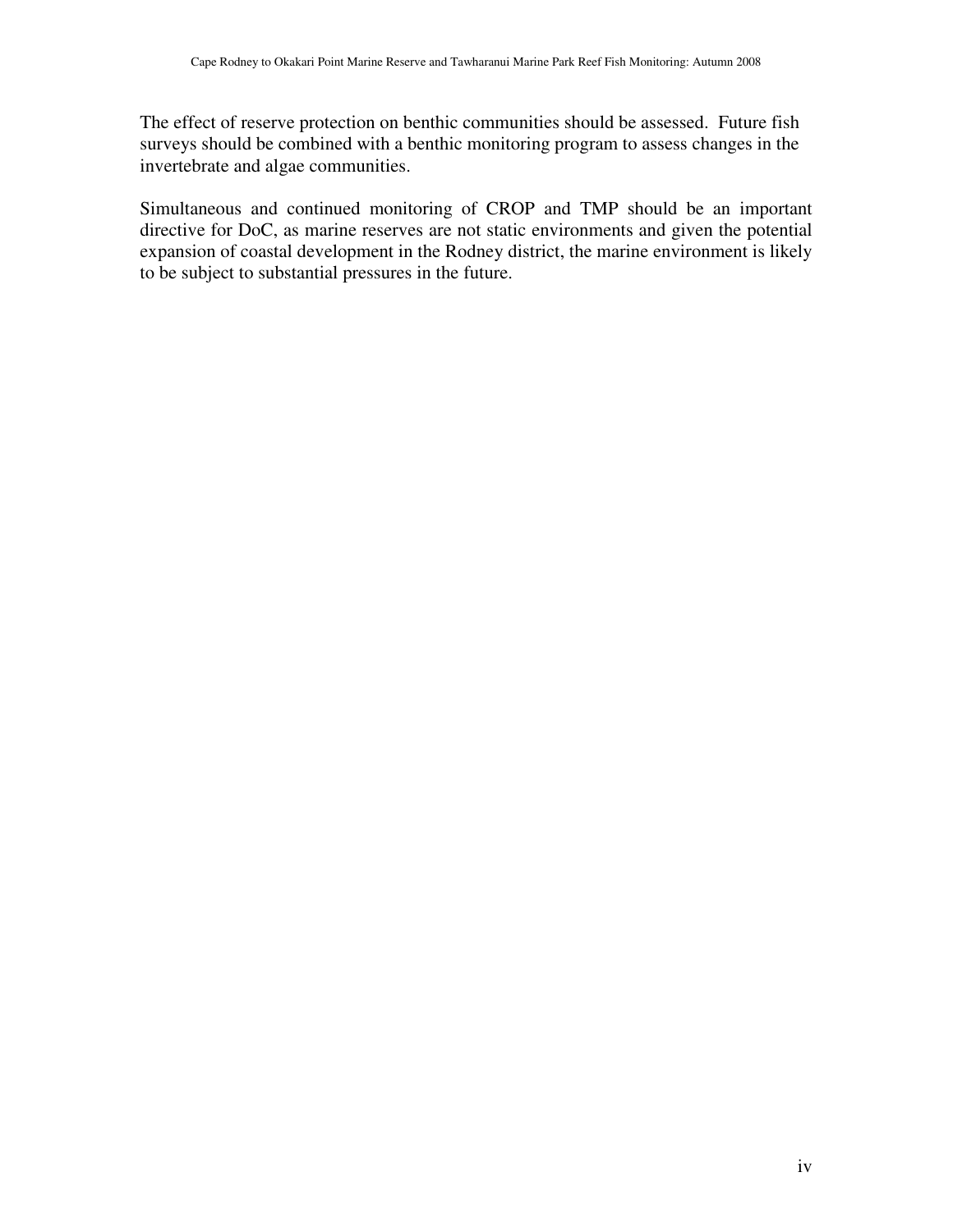## **Contents**

| 1.0 |                                                                                            |  |
|-----|--------------------------------------------------------------------------------------------|--|
| 2.0 |                                                                                            |  |
| 2.1 |                                                                                            |  |
| 2.2 |                                                                                            |  |
| 2.3 |                                                                                            |  |
| 3.0 |                                                                                            |  |
| 3.1 | Cape Rodney to Okakari Point marine reserve and control areas: Community-level patterns  7 |  |
| 3.2 | Tawharanui Marine Park and control areas: Community-level patterns 10                      |  |
| 3.3 | Cape Rodney to Okakari Point marine reserve and control areas: Individual species  14      |  |
| 3.4 |                                                                                            |  |
| 4.0 |                                                                                            |  |
| 5.0 |                                                                                            |  |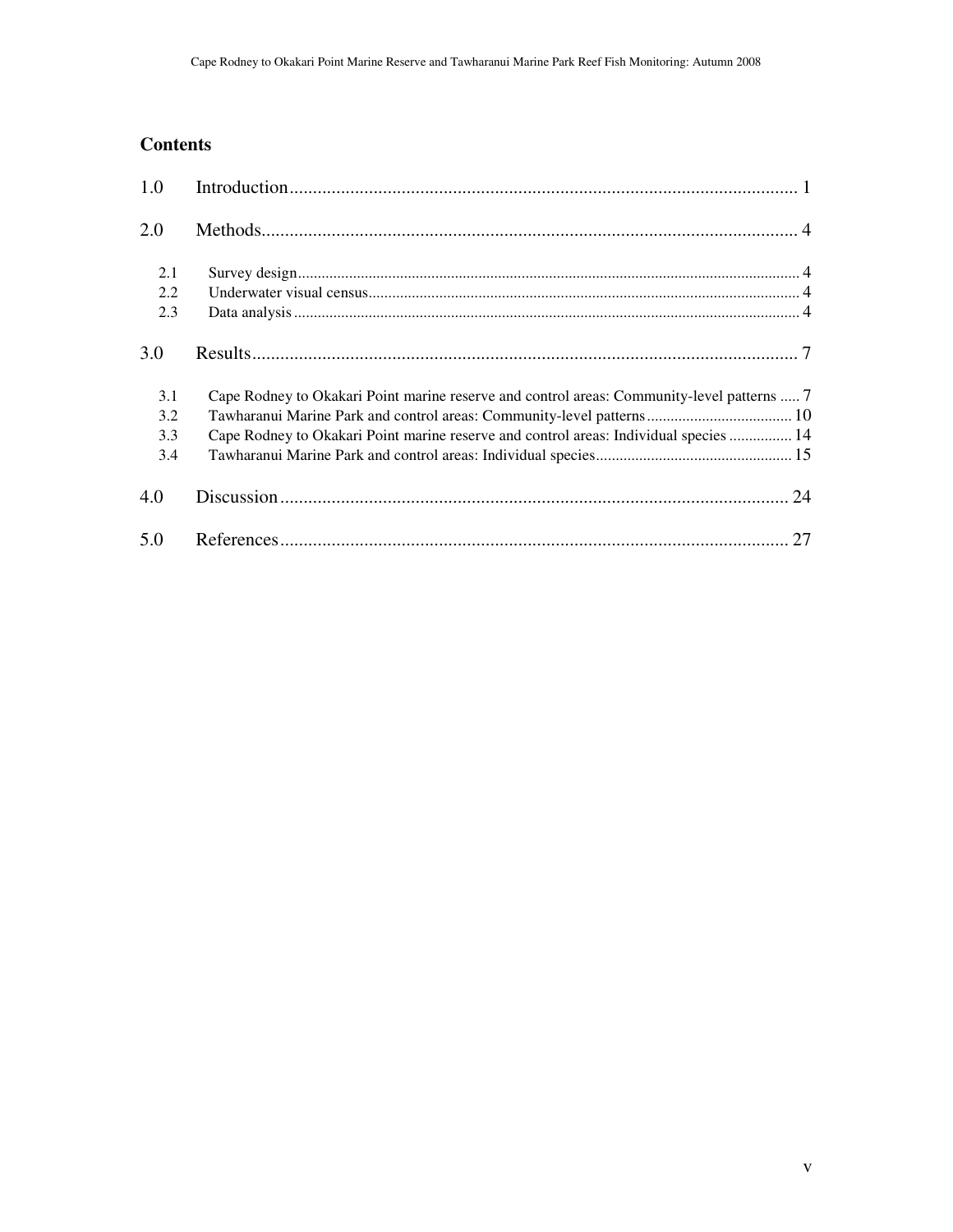#### **1.0 Introduction**

Monitoring community structure, species diversity, and the distribution and abundance of dominant species and communities through space and time is an important component of ecosystem and conservation management. Monitoring studies allow not only detection of change through space and time, but also help determine rates of change and mechanisms of change (Russ *et al*. 2005).

No-take marine reserves (Marine Protected Areas - MPAs) provide a useful tool for monitoring habitat change (Shears and Babcock 2003; Parsons *et al*. 2004) in tandem with gauging the response of marine communities and exploited species to protection (Willis *et al*. 2003; Lafferty 2004; Guidetti, *et al*. 2005). Studies in Australasia have provided convincing evidence of the conservation value of no-take MPAs through the enhancement and retention of species normally vulnerable to fishing (Babcock *et al.,* 1999; Edgar and Barrett 1999; Kelly *et al*. 2000; Willis *et al*. 2003; Shears *et al*. 2006,). However, recovery processes in marine reserves and associated trophic interactions are complex (e.g., Shears and Babcock 2003), and may vary considerably among locations. Furthermore, there is increasing awareness that monitoring studies must span sufficient spatial and temporal scales to encompass changes in oceanographic climate (Dayton *et al*. 1999; Underwood *et al.* 2000), which may strongly influence reef fish assemblages.

In recent years, the Department of Conservation (DoC) has been responsible for the collection of a large dataset for exploited species inside and outside marine reserves along the northeastern coast of the North Island (Kelly *et al*. 2000; Taylor *et al*. 2003; Usmar *et al*. 2003; Willis *et al*. 2003a; Denny & Shears 2004; Taylor *et al*. 2006; Denny 2008). These datasets provide biological data that help to evaluate the performance of marine reserves to varying levels of protection and influences the way reserves are managed. Frequent monitoring of the abundance of reef fishes within the Cape Rodney Marine Reserve (CROP), New Zealand's oldest marine reserve (gazetted in 1975) began in 2000 (Willis & Babcock 2000a), although the relative abundance of exploited species (specifically snapper *Pagrus auratus* and blue cod *Parapercis colias*) have been monitored since 1997 (Willis *et al*. 2003a, Taylor *et al*. 2003). Two different techniques have been traditionally used for CROP reef-fish surveys: Baited underwater video (BUV) (see Willis & Babcock 2000b, Willis *et al*. 2000) are used to survey carnivorous species (snapper and blue cod) that are difficult to survey with traditional diver mediated census techniques; and, Underwater Visual Census (UVC) transects for quantifying demersal reef species.

Results of monitoring studies at Leigh have demonstrated higher abundances of exploited species (predominantly snapper and blue cod) within protected areas relative to unprotected control areas and distinct assemblages of demersal reef species associated with reserve and non-reserve areas, thought to be related, in part, to habitat variation between these areas (Taylor *et al*. 2005).

Snapper and blue cod abundances have also been monitored within Tawharanui Marine Park (TMP) using BUV between 1997 and 2000 (Willis *et al*. 2003) and again in 2007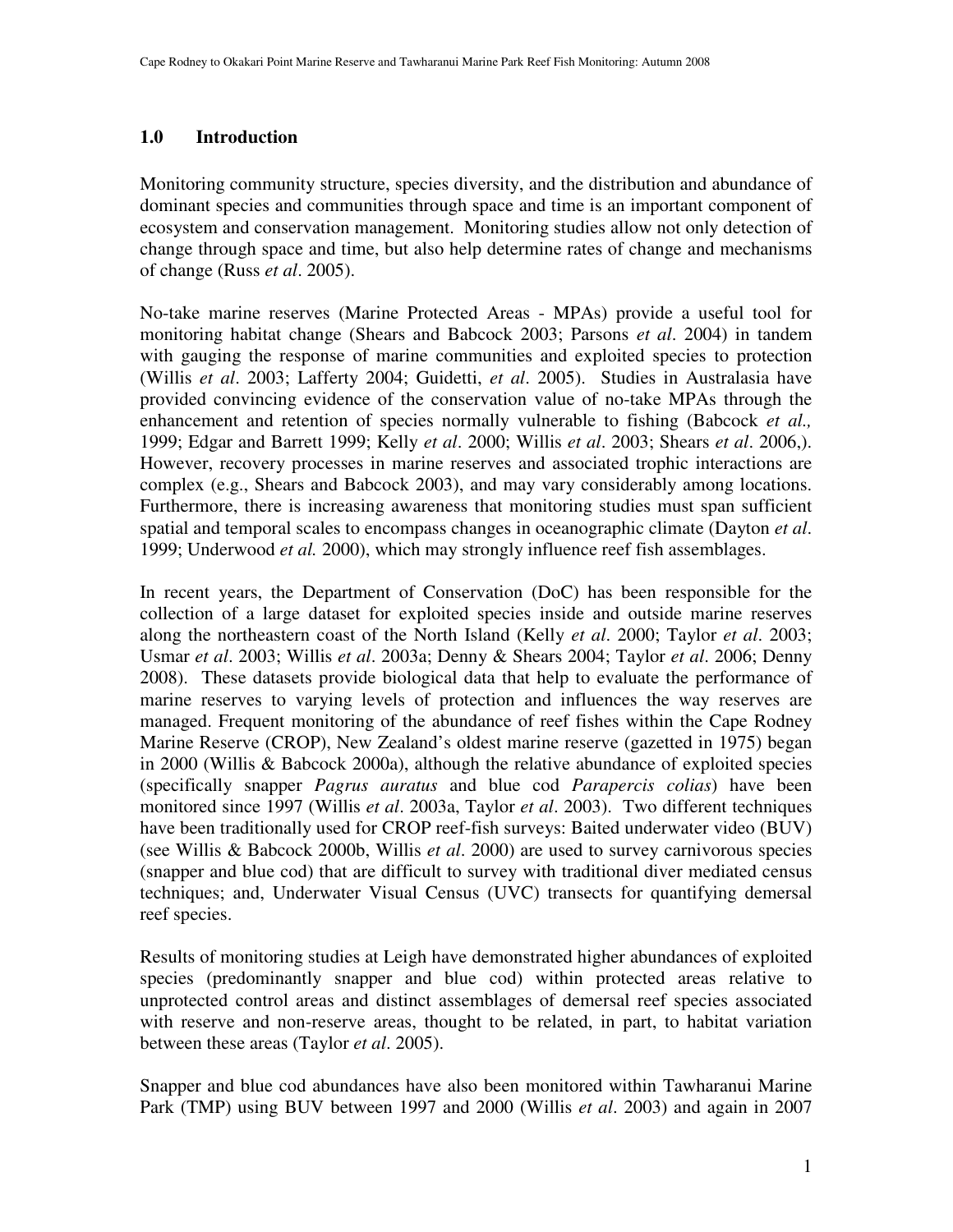(unpublished data). Tawharanui Marine Park (also a no-take reserve) was established in 1992 and is situated ~ 8 km south of CROP.

The monitoring of marine reserves has three related, but distinctive functions. First, longterm monitoring datasets can be used to determine whether populations have recovered within reserves relative to fished areas. Second, they allow an assessment of the natural variability associated with species abundance in particular locations, and therefore can detect if changes occur in the biota. These might come about either as a result of sudden (pulse) disturbances, or as gradual (press) changes that may or may not be of natural origin. Third, long-term monitoring data assist in the interpretation of environmental and habitat changes (e.g., Shears and Babcock 2003) arising indirectly from changes in the relative density of predators (trophic cascades) (Taylor *et al*. 2005).

This report presents the results of a survey of CROP and TMP reserves and adjacent unprotected areas undertaken during autumn 2008 using UVC. The UVC technique was identical to that used in previous surveys of CROP.

## **Glossary of terminology**

In this report the following terminology and abbreviations are used:

ANOVA: analysis of variance.

BUV: baited underwater video. Sampling method developed specifically to survey snapper over small spatial scales. For a full description see Willis & Babcock (2000b).

CAP: canonical analysis of principal coordinates. A constrained ordination technique for testing *a priori* hypotheses about multivariate data (see Appendix 1 of Willis et al. 2003b for further details).

JUVsna: the number of snapper less than the recreational size limit of 270 mm fork length.

LEGsna: the number of snapper larger than the recreational size limit of 270 mm fork length.

MAXsna: the total number of snapper seen in a 30 min BUV sequence.

PCO: principal coordinate analysis. An unconstrained ordination technique for visualising multivariate data in two dimensions (see Appendix 1 of Willis et al. 2003b for further explanation).

PERMANOVA: permutational multivariate analysis of variance (Anderson 2001a).

PERMDISP: permutational analysis of multivariate dispersions (Anderson 2004).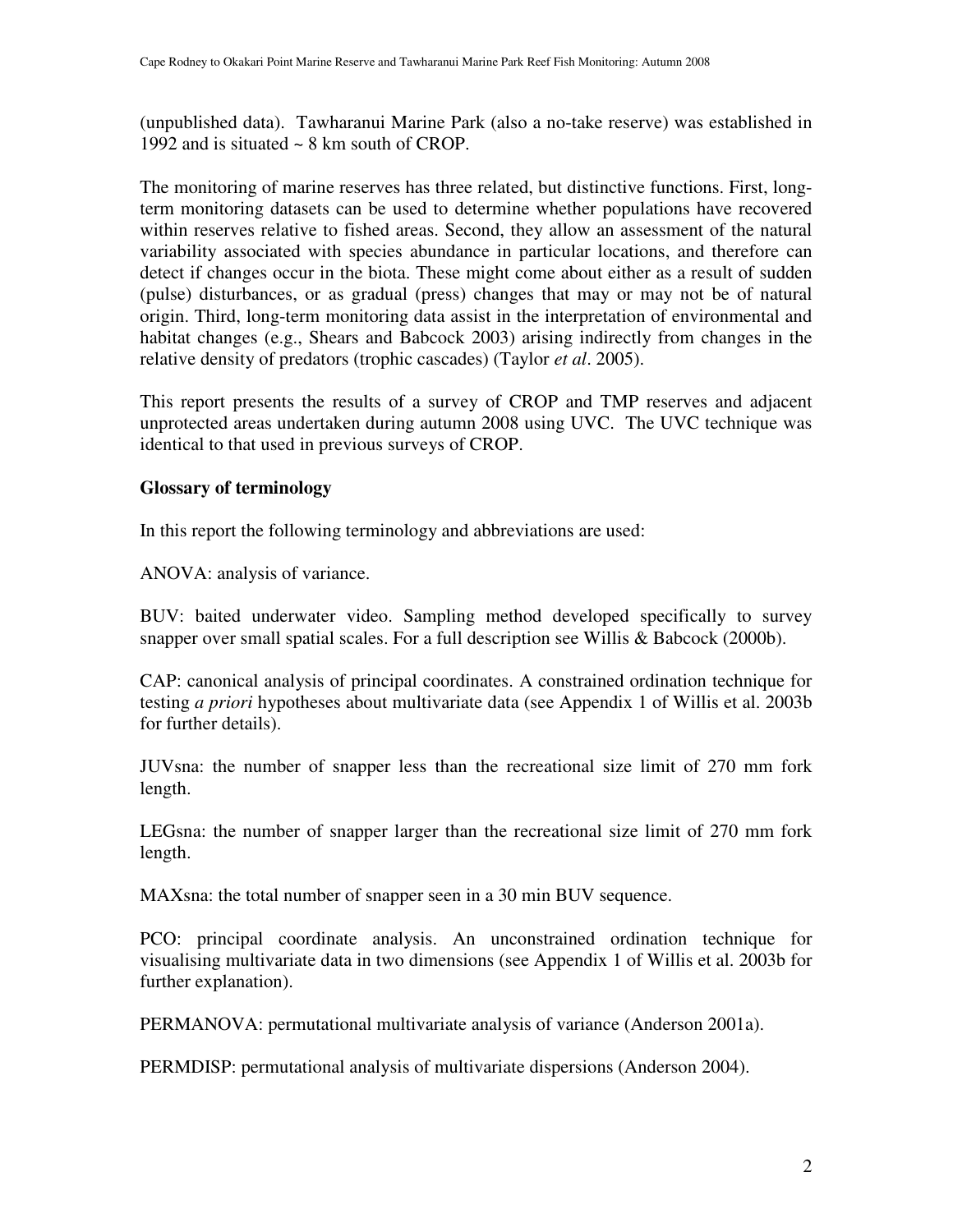Status: as a factor in a model, the comparison of reserve versus non-reserve densities.

UVC: underwater visual census. Sampling method utilising scuba divers to count fish in  $25 \text{ m} \times 5 \text{ m}$  transects.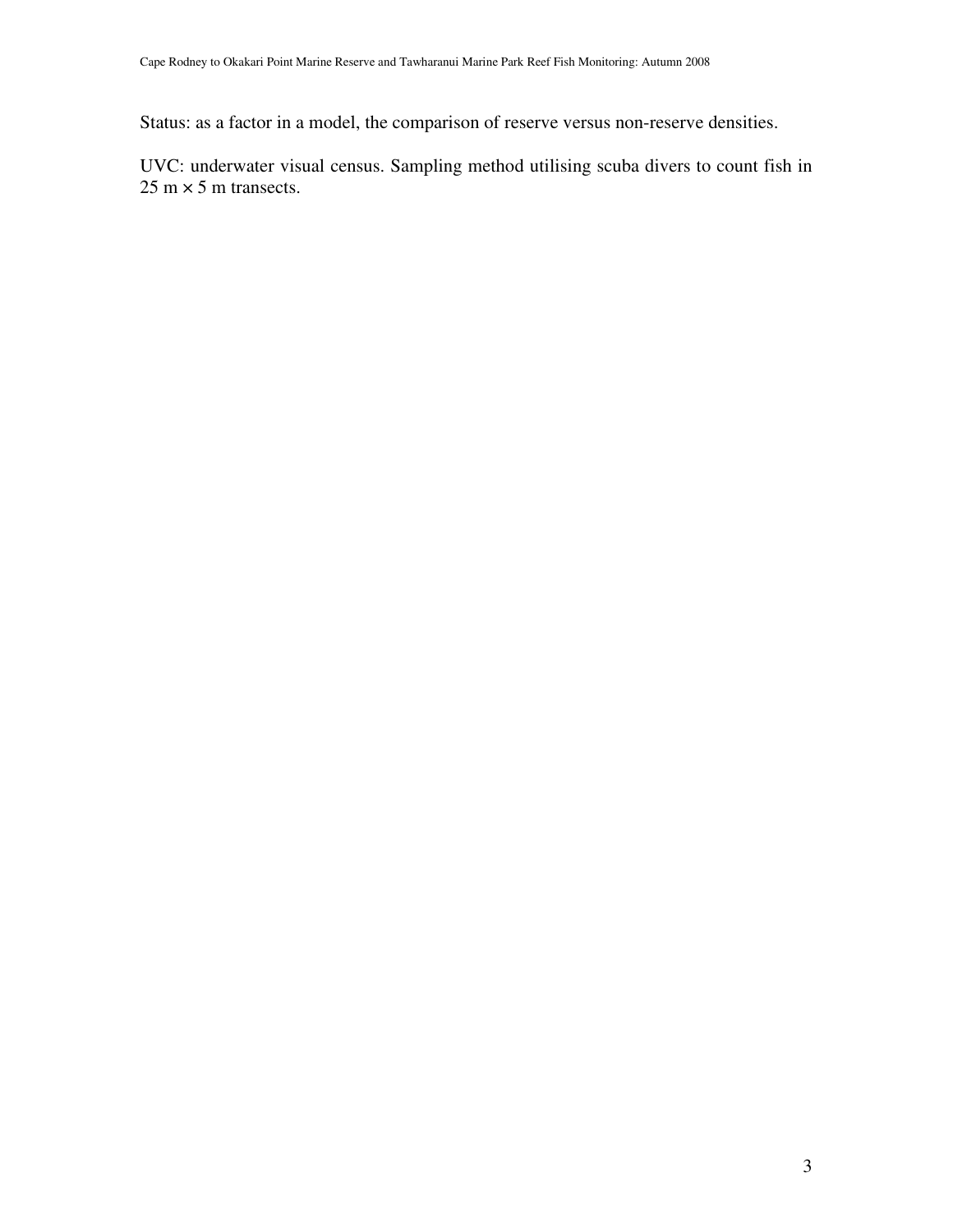## **2.0 Methods**

## **2.1 Survey design**

The 2008 census of the Cape Rodney to Okakari Point Marine Reserve and Tawharanui Marine Park was carried out between May 15 and June 3, 2008. A total of 16 areas were surveyed (Fig. 2.1) across the Leigh and Tawharanui coastline. For the CROP reserve and adjacent coastline these were areas 3, 4, 5, 6, 7 & 8 (within the reserve) and sites 2, 9, 10  $\&$  12 (outside of the reserve). For the TMP and adjacent coastline these were sites 15, 16, 17 (within the reserve) and sites 18, 19, 20 (outside of the reserve).

The survey design and methods for UVC were identical to those used in past surveys (e.g., Taylor *et al.* 2005). Within each area, sampling sites were selected to encompass the variability in habitat types as well as geographic coverage of the areas. Two reef sites per area were selected for underwater visual census.

## **2.2 Underwater visual census**

Within each site (two per area), two divers surveyed fishes within a total of ten  $25 \text{ m} \times 5$ m transects. For each transect, a diver would fasten a fibreglass tape to the substratum, then swim 5 m before commencing counts to avoid sampling fish attracted to the diver. The tape was swum out to 30 m, with all fish visible 2.5 m either side of the swim direction counted, and depending on species, sized to  $\pm$  50 mm. This methodology has been utilised for other fish surveys in New Zealand and therefore, provides users with data to compare fish assemblages from different regions. Occasionally, blue cod and spotties would follow divers between transects, and care was taken not to include these individuals in subsequent transect replicates. Depth and the percent cover occurrence of broad habitat types according to Shears *et al.* (2005) were recorded for each transect.

## **2.3 Data analysis**

Multispecies UVC data were examined using both univariate and multivariate techniques. All multivariate analyses were done using data pooled at the level of individual stations (i. e.,  $n = 10$  transects were summed for each variable to obtain a single observation for each station). There were 26 fish species recorded and included in analyses of CROP and TMP and associated control areas. For CROP there was a total of 20 multivariate observations, consisting of 2 stations within each of 10 areas, with 6 areas located inside the reserve (areas 3-8) and 4 areas located outside the reserve (areas 2, 9, 10 and 12). However, for analyses that required a balanced dataset, reserve sites 3 and 8 were not included in the analysis. For TMP there was a total of 12 multivariate observations, consisting of 2 stations within each of 6 areas, with 3 areas located inside the reserve (areas 15-17) and 3 areas located outside the reserve (areas 18-20).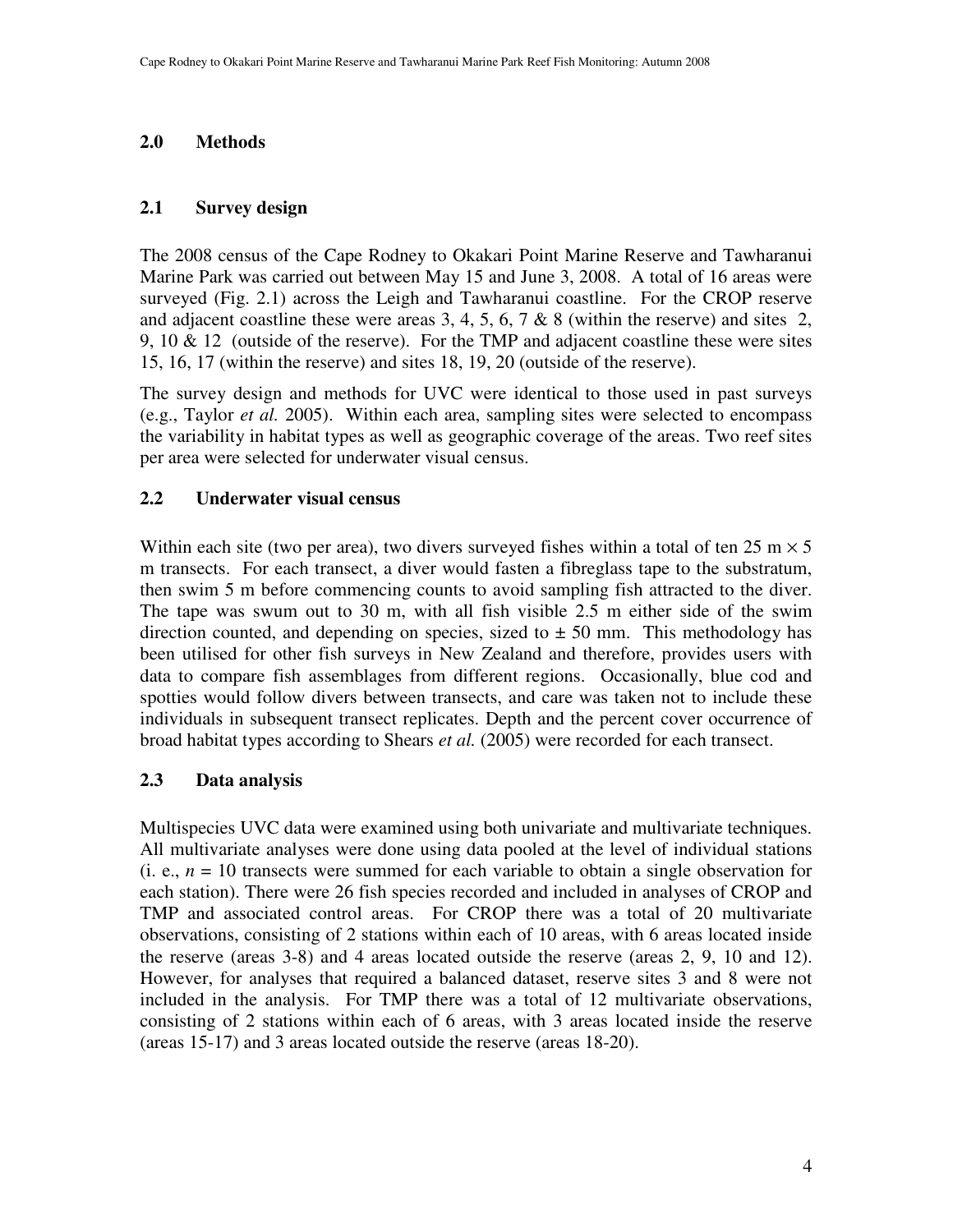All multivariate statistical tests were based on Bray-Curtis dissimilarities (Bray and Curtis 1957) calculated among observations for data transformed to  $y' = \ln(y + 1)$ . Relative dissimilarities in the fish assemblages observed at different stations were visualized using principal coordinate analysis (PCO, Gower 1966). Whole assemblages were analysed using permutational multivariate analysis of variance (PERMANOVA, Anderson 2001a), with "Status" (reserve versus non-reserve) treated as a fixed factor and "Areas" treated as a random factor, nested within "Status". P-values were obtained using appropriate permutation tests (9999 permutations) for each individual term in the model (Anderson 2001b). Data were also examined for homogeneity of multivariate dispersions using the computer programme PERMDISP (Anderson 2004).

The effect of marine reserve status on reef fish assemblages were also tested using canonical analysis of principal coordinates (CAP, Anderson and Willis 2003, Anderson and Robinson 2003). CAP is a constrained ordination procedure, which finds an axis through the multivariate cloud that is best a discriminating group differences in multivariate space, if differences do exist. CAP is effectively a PCO followed by a traditional canonical discriminant analysis on a number of PCO axes. Correlations of individual species with the canonical axis corresponding to "Status" was used as an indication of the species responsible for the differences in species assemblage patterns between reserve and non-reserve sampling sites.

The total number of species and the total number of individuals recorded using UVC were also analysed using a traditional two-way nested ANOVA, with "Status" (reserve versus non-reserve) treated as a fixed factor and "Areas" treated as a random factor, nested within "Status". Levene's test for homogeneity of variances and Shapiro-Wilk tests for normality ensured assumptions were fulfilled for each of these two variables before proceeding with the ANOVA. All non-parametric and traditional univariate tests were done using SAS statistical software (SAS 1999).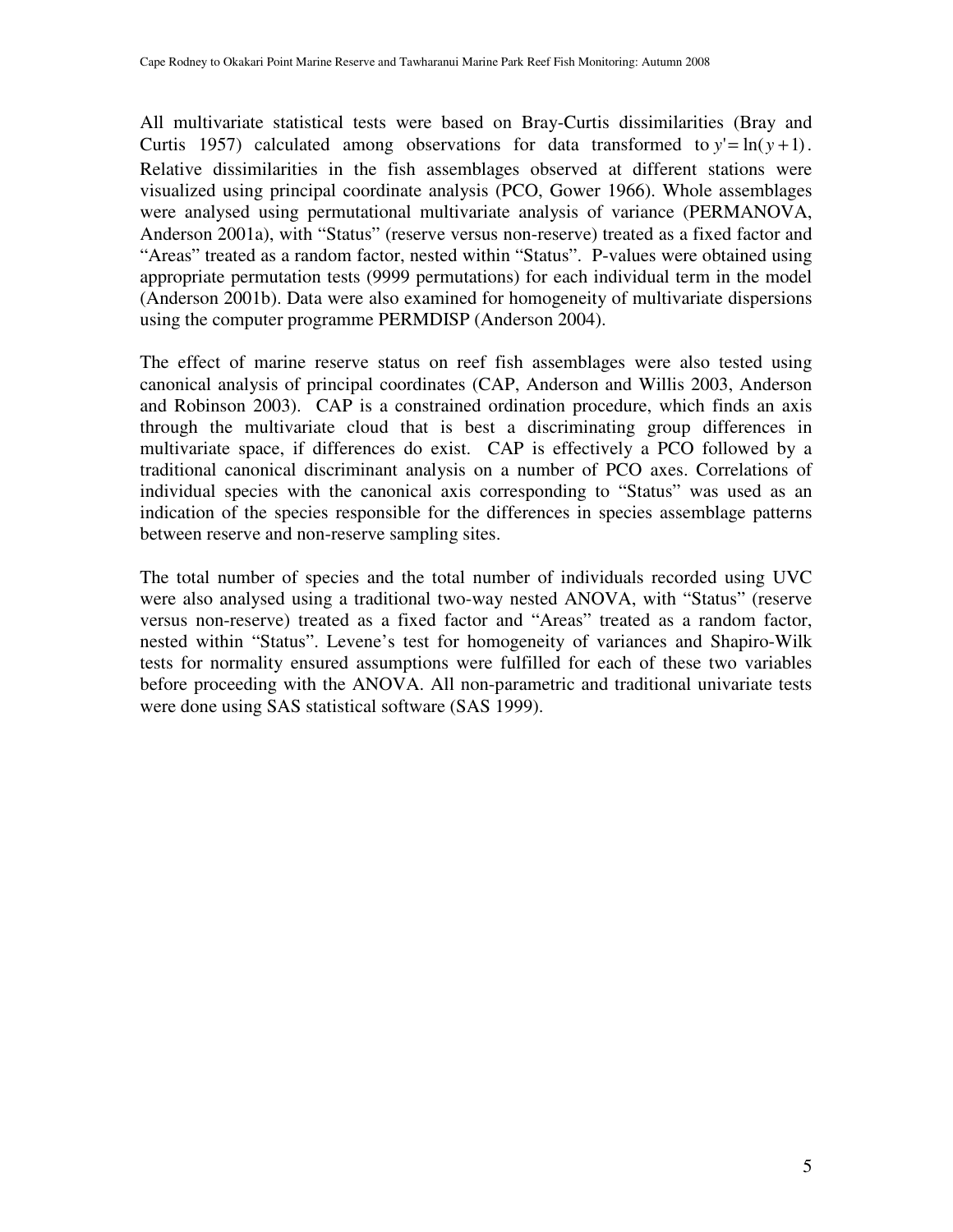

**Figure 2.1.** Map of survey areas across the Leigh and Tawharanui regions surveyed in 2008. CROP reserve areas surveyed were 3 to 8, with non-reserve areas 2, 9, 10, and 12. TMP areas surveyed were areas 15 to17, with non-reserve areas 18 to 20.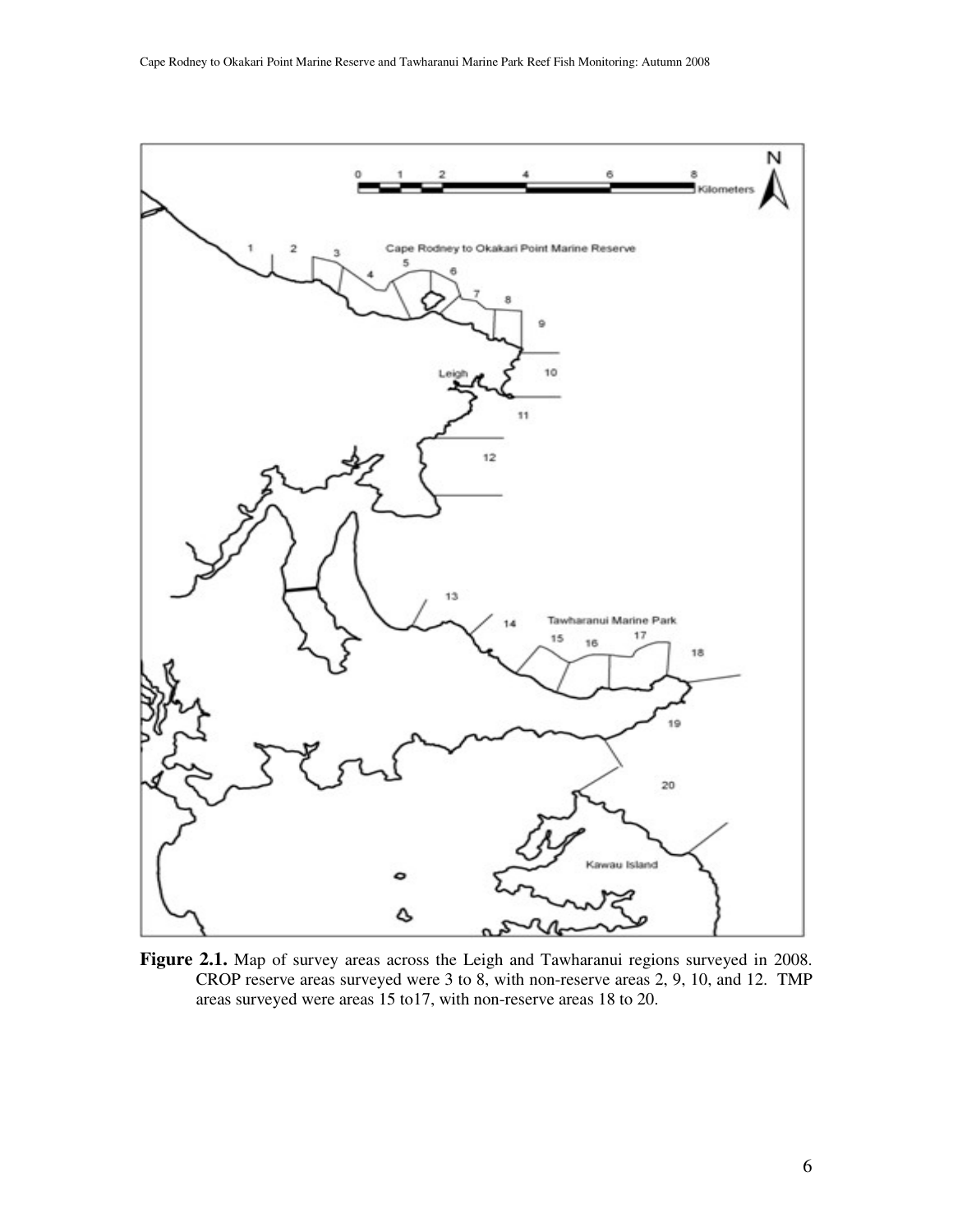### **3.0 Results**

## **3.1 Cape Rodney to Okakari Point marine reserve and control areas: Community-level patterns**

In 2008, the reef fish assemblage structure was statistically different<sup>1</sup> (PERMANOVA – Anderson 2005) between reserve and non-reserve locations (Status,  $F = 4.89$ ,  $P < 0.05$ ), as were assemblages among areas within reserve and non-reserve areas surveyed (Area (Status),  $F = 2.49$ ,  $P < 0.001$ ). The difference between reserve and non-reserve areas, as for previous surveys, may be related to the dispersion of the fish assemblages. Results from dispersion analysis (PERMDIS) (Anderson 2004) indicated a statistically significant difference between reserve and non-reserve areas  $(F = 2.36, P < 0.05)$  and the PCO ordination (Fig. 3.1) suggests that non-reserve sites have a much broader spread than reserve sites, which with the exception of Site 5 (North Reef), appear broadly similar to each other (Fig. 3.1). Within the reserve, average dissimilarity among areas was 29  $\%$ compared to 38 % for non-reserve.

Canonical analysis indicated a significant overall effect of reserve status on the fish assemblages (Fig. 3.2 canonical correlation,  $\delta^2 = 0.65$ ,  $P < 0.05$ ). A range of species had higher frequencies and were accordingly more-representative of fish assemblages within the reserve including parore, snapper, butterfish, blue cod, banded wrasse and sweep (Table 3.1). Assemblages outside of the reserve had higher frequencies of spotty, hiwihiwi, demoiselles, trevally, jack mackerel, goatfish, and leatherjacket (Table 3.1).

As suggested for previous surveys (Taylor *et al*. 2005), larger assemblage variability outside the reserve may be related to the prevalence of different habitat types and potentially greater habitat variability, compared to inside. Based on percent occurrence, the kelp *Ecklonia radiata* (hereafter *Ecklonia*) was by far the most widespread habitat type (across areas surveyed within CROP followed by mixed algae (both *Ecklonia* and mixed algae accounting for over 90 % of habitats recorded), urchin barrens, turfing algae, and sand (all  $\lt 5$  %) (Fig. 3.3). Conversely, urchin grazed barrens was the dominant habitat type (> 60 %) in non-reserve areas followed by *Ecklonia* forest, mixed algal habitat, cobbles, sand, and turf (Fig. 3.3).

Higher variability in fish assemblages in areas outside the reserve could also be due to patchiness in the occurrence of species. On average there were significantly fewer species observed in areas outside the reserve (mean =  $13.7 \pm 0.6$  SE), compared to areas inside the reserve (mean =  $16.3 \pm 1.1$  SE) ( $F_{1,8} = 6.37$ ,  $P = 0.027$ ). The mean total abundance of fish recorded by UVC was greater inside (mean =  $687.7 \pm 89.7$  SE) compared to outside the reserve (mean  $= 644.4 \pm 84.36$  SE), but this difference was not statistically significant  $(F_{1,8} = 0.92, P = 0.374).$ 

 $\overline{a}$ <sup>1</sup> Statistical analysis was undertaken using reserve sites 4-7 and non-reserve sites 2,9,10 and 12, for PERMMANOVA and PERMDISP, thereby creating a balanced dataset. Data from all sites were used for PCO and CAP analysis.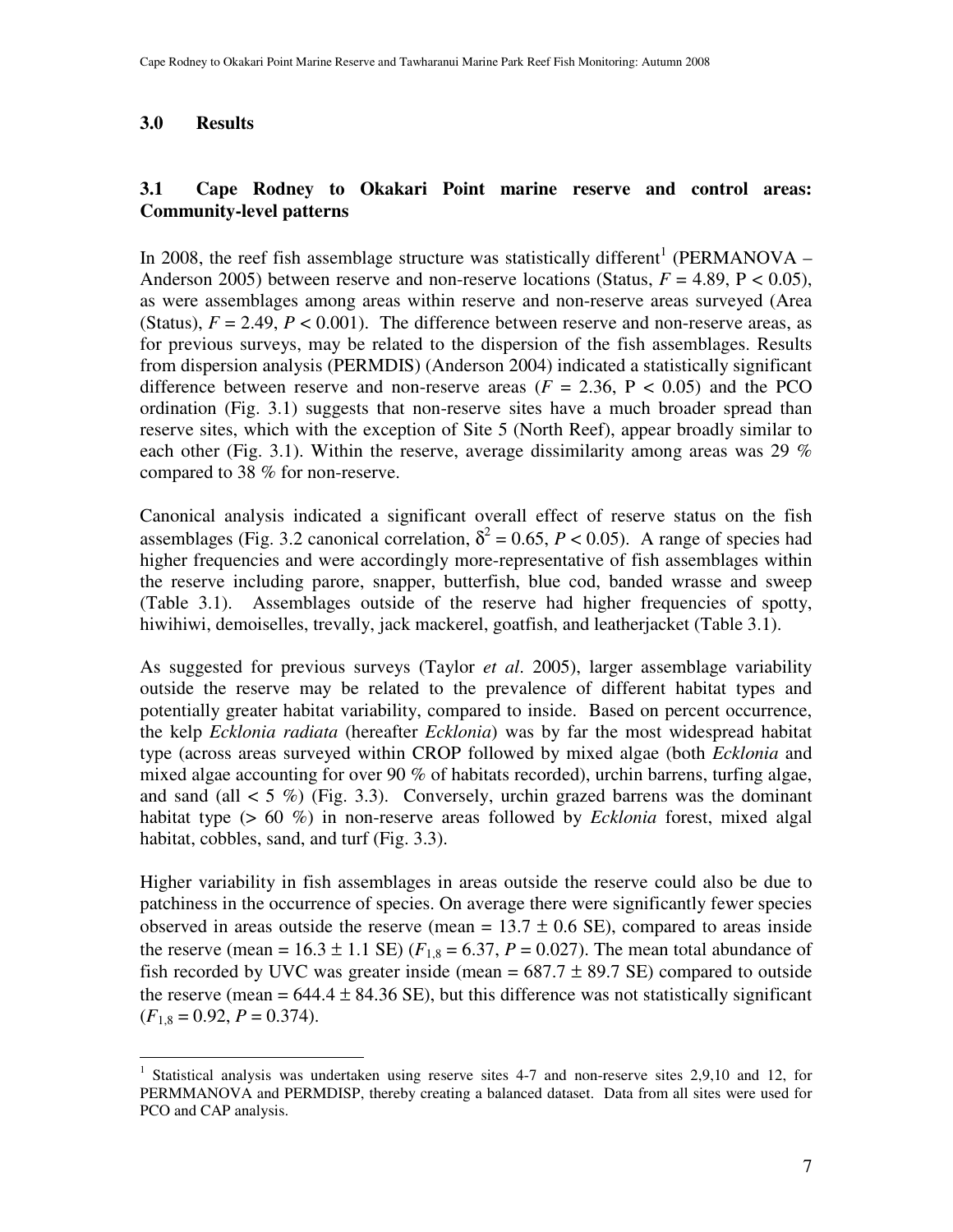

Figure. 3.1. Ordination plot of the first two PCO axes (explaining 48.1 % of the original variability) based on Bray-Curtis dissimilarities of ln(y+1) transformed species abundance data (26 species), showing assemblages at different stations with labels for (a) CROP reserve (dark symbols) versus non-reserve (open symbols) status or (b) reserve areas 3 through 8 (with 2 stations per area) and non-reserve areas 3, 8,9,10 and 12.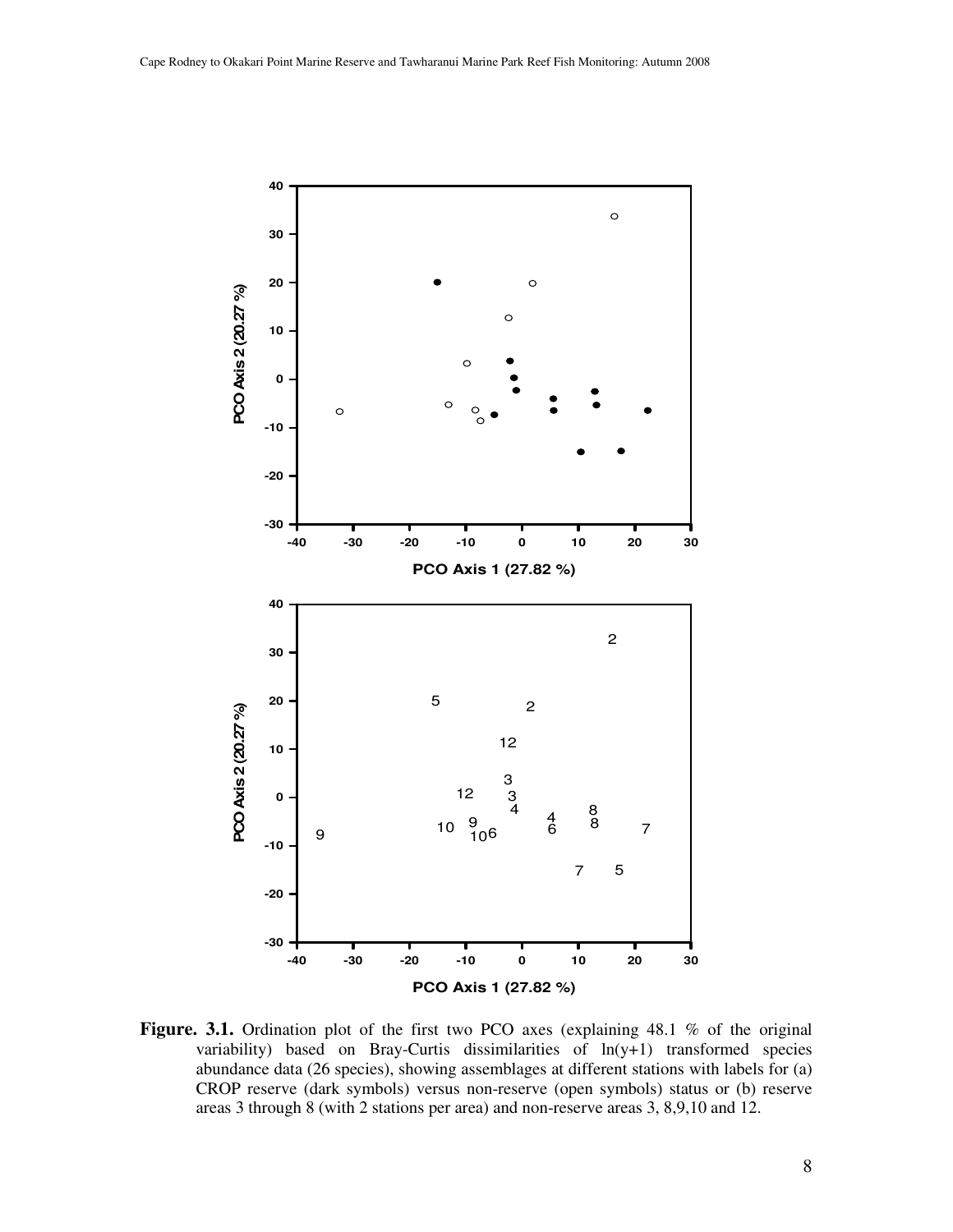

Figure 3.2. Plot of the canonical axis from a CAP constrained ordination to discriminate fish assemblages from CROP reserve versus non-reserve stations. The discriminant analysis was done on the first  $m = 8$  PCO axes (which explained 99.99% of the original variability) from Bray-Curtis dissimilarities of ln(y+1) transformed species abundances (26 species).

**Table 3.1.** Individual species having correlations of  $|r| > 0.20$  with the canonical axis separating reserve from non-reserve sites and occurring in at least 10% of the sites.

| Positive correlation (reserve)     |                          | r        |
|------------------------------------|--------------------------|----------|
| Parore                             | Girella tricuspidata     | 0.635    |
| Snapper                            | Pagrus auratus           | 0.533    |
| <b>Butterfish</b>                  | Odax pullus              | 0.503    |
| <b>Banded wrasse</b>               | Notolabrus fucicola      | 0.284    |
| Blue cod                           | Parapercis colias        | 0.279    |
| Negative correlation (non-reserve) |                          |          |
| Demoiselles                        | Chromis dispilus         | $-0.678$ |
| Trevally                           | Pseudocaranx dentex      | $-0.435$ |
| <b>Jack Mackerel</b>               | Trachurus novaezelandiae | $-0.409$ |
| Goatfish                           | Upeneichthys lineatus    | $-0.345$ |
| Leatherjacket                      | Parika scaber            | $-0.277$ |
|                                    |                          |          |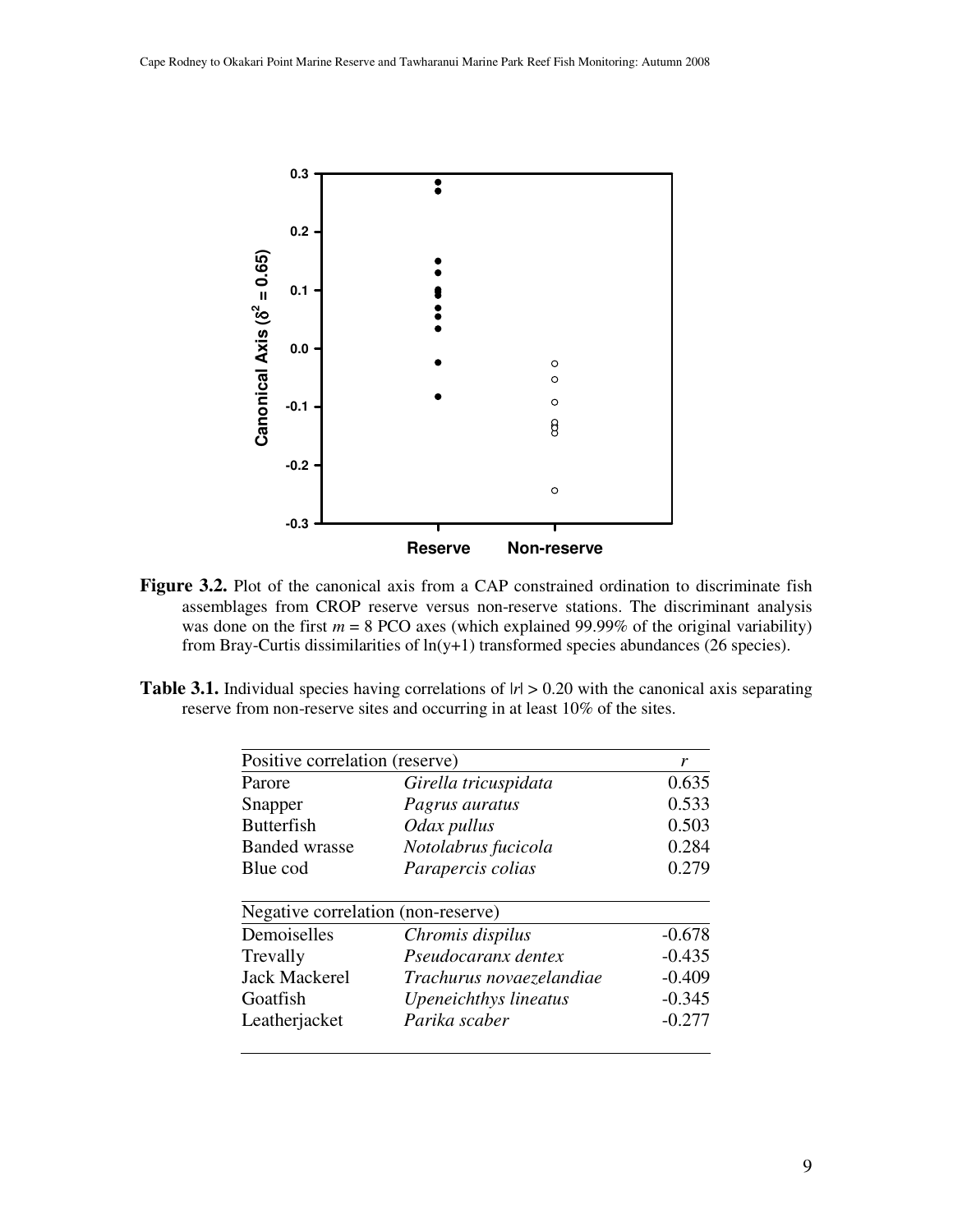

**Figure 3.3.** Main habitat types (pooled across areas) for Leigh and Tawharanui reserve and nonreserve locations surveyed in 2008.

#### **3.2 Tawharanui Marine Park and control areas: Community-level patterns**

Reef fish assemblages were statistically significant (based on PERMANOVA analysis) among areas surveyed within the Tawharanui Marine Park and among unprotected areas (Area (Status),  $F = 3.45$ ,  $P < 0.001$ ), however reef fish assemblages were not significantly different in relation to Status ( $F = 1.20$ ,  $P = 0.220$ ). As for the Leigh coastline surveyed, non-reserve fish assemblages were more-variable than the reserve assemblages surveyed, e.g., areas 18 and 19 appearing dissimilar to the other non-reserve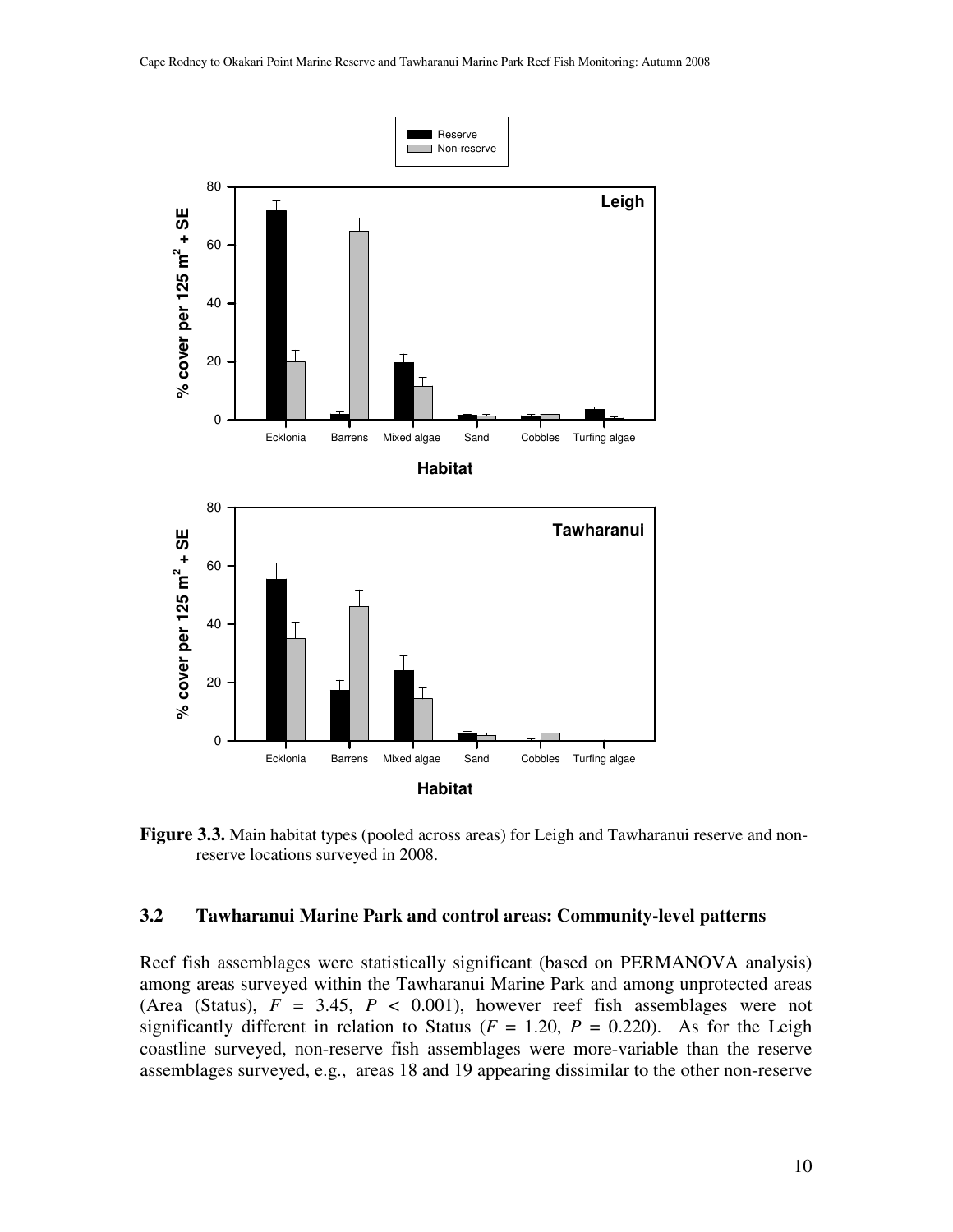site (Site 20) and reserve sites surveyed, which are clustered to the centre of the ordination (Fig. 3.4).

Dispersion analysis (PERMDIS – Anderson 2004) indicated statistically significant differences between reserve and non-reserve areas  $(F = 2.36, P < 0.05)$  with average dissimilarity among areas in the reserve being 37 % compared to 55 % for non-reserve areas.

Canonical analysis indicated no statistically significant overall effect of reserve status on the fish assemblages (Fig. 3.5, canonical correlation,  $\delta^2 = 0.680$ ,  $P = 0.425$ ). However, butterfish, spotty, snapper, parore, and blue maomao had higher frequencies and were accordingly more-representative of fish assemblages within the reserve (Table 3.2), whereas assemblages outside of the reserve had higher frequencies of eagle ray, bigeye, demoiselles, and banded wrasse (Table 3.2).

Species diversity was slightly higher in areas outside the reserve (mean =  $14.3 \pm 2.3$  SE), relative to areas inside the reserve (mean =  $13.3 \pm 0.3$  SE), but this difference was not statistically significant  $(F_{1,4} = 1.2, P = 0.85)$ . Similarly, the mean total abundance (excluding pelagic species) was also slightly higher for non-reserve areas (mean =  $479 \pm$ 61.3 SE) compared to the reserve (445.33  $\pm$  67.9 SE); again this difference was not statistically significant  $(F_{1,4} = 0.92, P = 0.85)$ .

Habitats with the highest mean percent cover within TMP averaged across the areas surveyed were *Ecklonia* forest, mixed algal habitat and urchin barrens, with sand and cobbles comprising  $\lt 3$  % (Fig. 3.3). In non-reserve areas, barrens habitat had the highest mean percent cover followed by *Ecklonia* forest and mixed algal habitat. Cobbles and sand comprised < 3 % (Fig. 3.3). Differences between barrens and *Ecklonia* habitat between TMP and non-reserve areas was not as large as for CROP and turfing habitat was not recorded along the Tawharanui and Kawau Island coastline.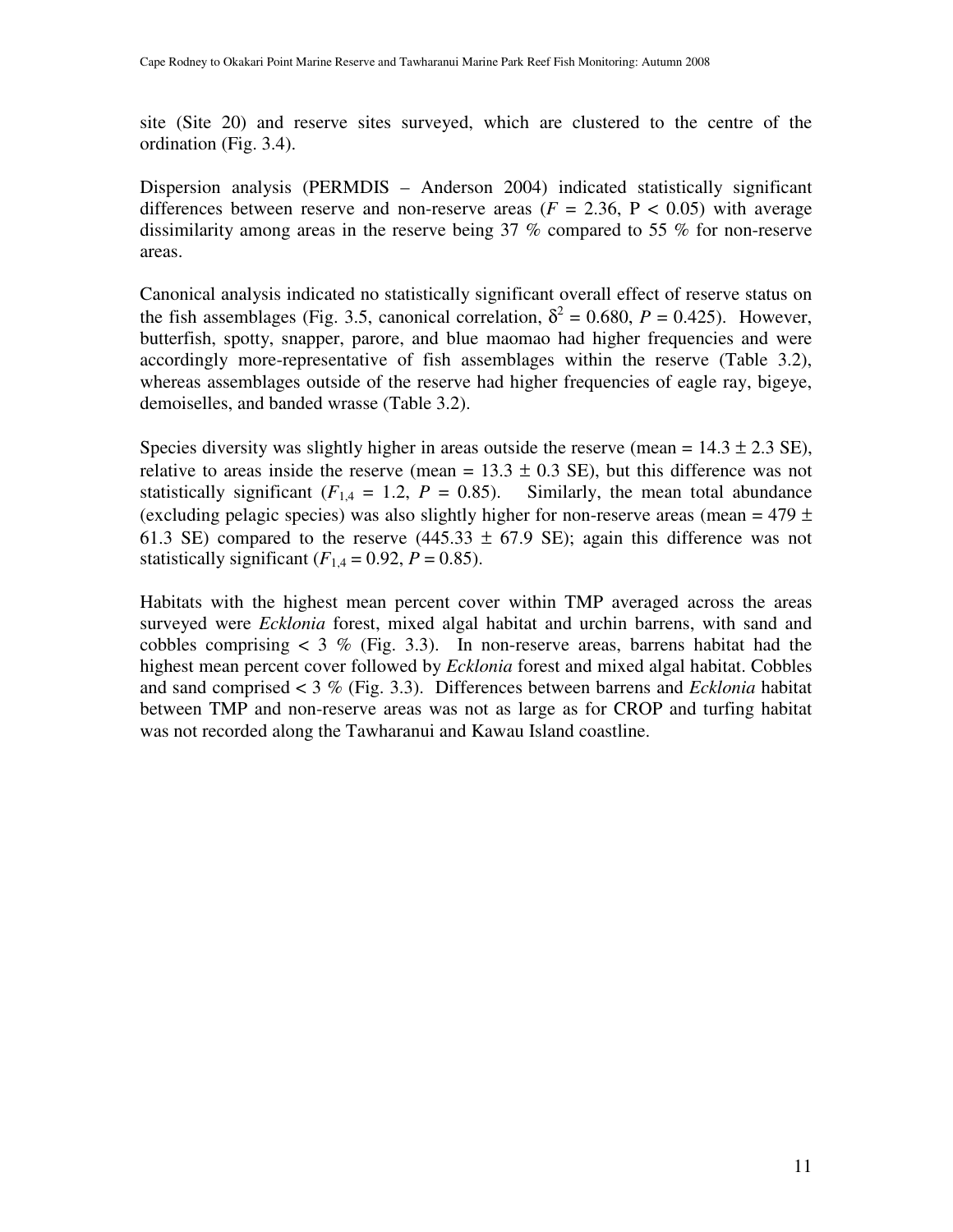

**Figure 3.4.** Ordination plot of the first two PCO axes (explaining 51.13% of the original variability) based on Bray-Curtis dissimilarities of ln(y+1) transformed species abundance data (26 species), showing assemblages at different stations with labels for (a) TMP (dark symbols) versus non-reserve (open symbols) status or (b) TMP reserve areas 15 through 17 (with 2 stations per area) and non-reserve areas 18 through 20.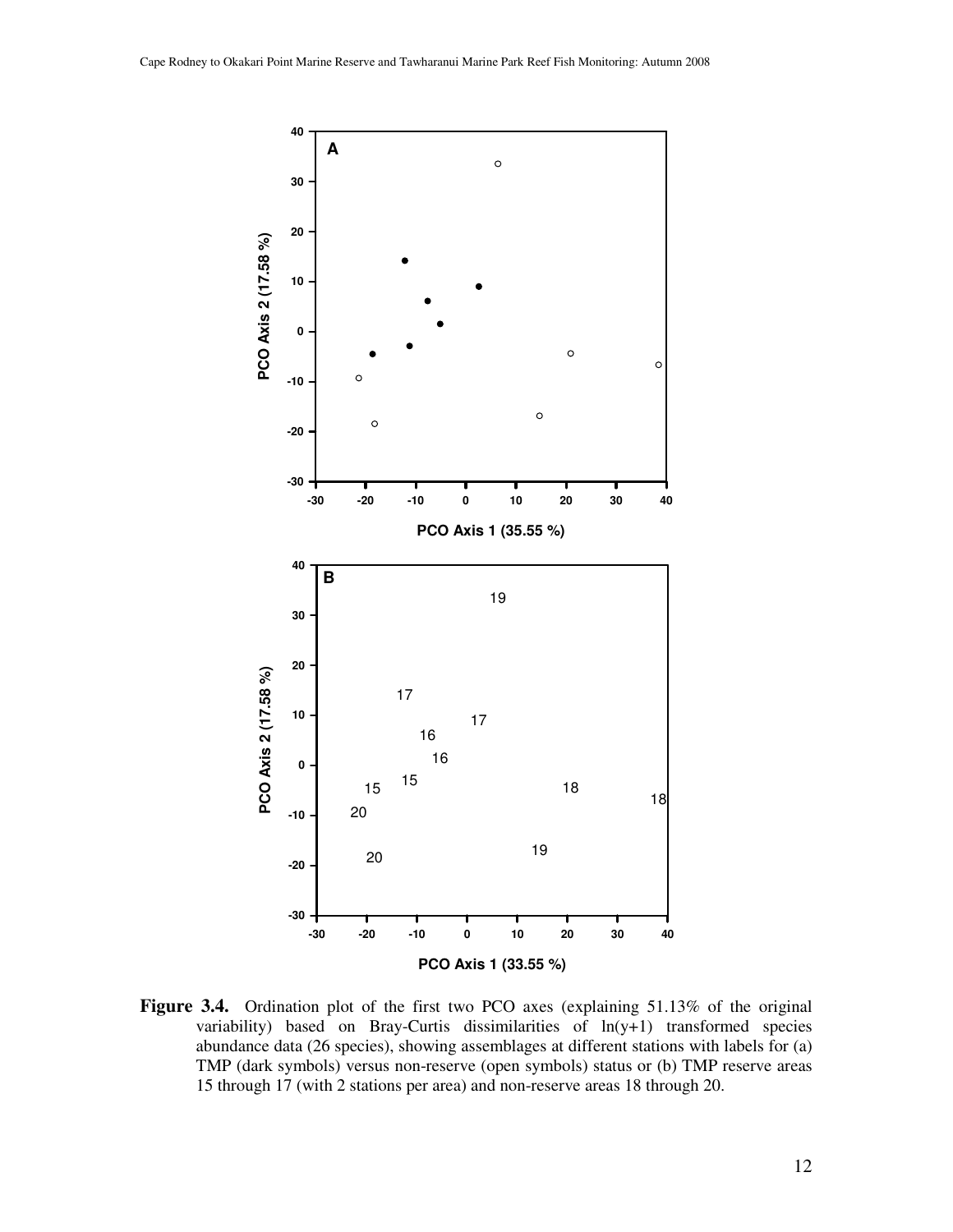

Figure 3.5. Plot of the canonical axis from a CAP constrained ordination to discriminate fish assemblages from TMP reserve versus non-reserve stations. The discriminant analysis was done on the first  $m = 9$  PCO axes (which explained 99.99% of the original variability) from Bray-Curtis dissimilarities of  $ln(y+1)$  transformed species abundances (26 species).

**Table 3.2.** Individual species having correlations of  $|r| > 0.20$  with the canonical axis separating reserve from non-reserve sites and occurring in at least 10% of the sites.

| Positive correlation (reserve)     |                          | r        |
|------------------------------------|--------------------------|----------|
| <b>Butterfish</b>                  | Odax pullus              | 0.503    |
| Snapper                            | Pagrus auratus           | 0.477    |
| Parore                             | Girella tricuspidata     | 0.393    |
| Blue maomao                        | Scorpis violaceus        | 0.273    |
| Sweep                              | Scorpis lineolatus       | 0.210    |
| Negative correlation (non-reserve) |                          |          |
| Eagle ray                          | Myliobatus tenuicaudatus | $-0.612$ |
| Big eye                            | Pempheris adspersus      | $-0.585$ |
| Demoiselles                        | Chromis dispilus         | $-0.320$ |
| <b>Banded Wrasse</b>               | Notolabrus fucicola      | $-0.262$ |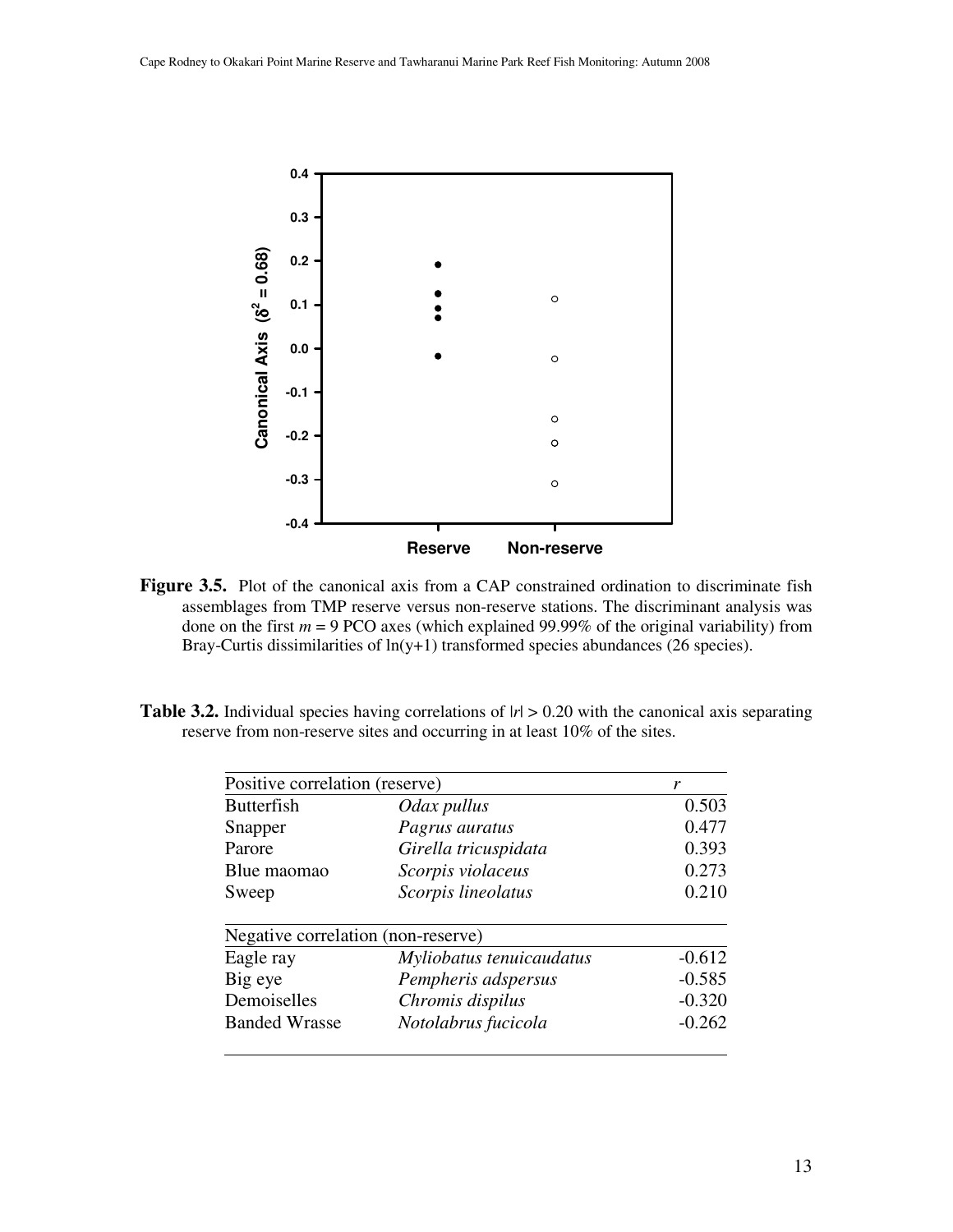## **3.3 Cape Rodney to Okakari Point marine reserve and control areas: Individual species**

Comparisons of individual taxa between the CROP reserve and non-reserve was variable between areas surveyed in 2008, which match patterns through time (Fig's 3.6-3.11). In 2008, snapper were  $\sim$  4-times higher within the reserve (2.2 per 125 m<sup>2</sup>) than non-reserve  $(0.5 \text{ per } 125 \text{ m}^2)$  and on average  $\sim$  2-fold larger (295.2 mm  $\pm$  16.3 (95 % CI) reserve) compared to (117.4 mm  $\pm$  13.8 (95 % CI) non-reserve). Differences in abundance and size were statistically significant  $(P < 0.001$ ; paired Wilcoxon signed rank test). The difference in size among reserve and non-reserve areas is reflected further in the size frequency distributions (Fig. 3.12) with the reserve population ranging from 100 mm to 600 mm, whereas no legal-sized snapper occurred within sample transects outside of the reserve. Conversely, juveniles < 100 mm had a higher frequency in non-reserve areas sampled along the Leigh coastline and were common on patch reef adjacent sandy substratum.

Despite a higher abundance and frequency of larger snapper in CROP compared to nonreserve areas in 2008, there has been a steady (and linear) decline in abundance within the reserve since 2003; although levels remain higher than that recorded in autumn 2002 when snapper abundance in the reserve was  $\sim 1$  per 125 m<sup>2</sup> (Fig. 3.6). Snapper numbers outside of the reserve have also declined linearly since 2003, although 2008 levels are based on four areas being surveyed, whereas previous years are based on six areas being surveyed.

Similarly, blue cod have also declined across the reserve areas sampled since 2003, with 2008 levels similar to that recorded in both 2001 and 2002 autumn surveys, i.e., < 0.3 per 125 m<sup>2</sup>. Increased sea surface temperate (Fig. 3.13) over these periods has been touted as playing a causative role in the decline of blue cod numbers across the Leigh area.

Other species that have demonstrated a decline in abundance since the previous two surveys (2003 and 2005) include red moki (reserve and non-reserve), spotty (reserve and non-reserve areas), silver drummer (reserve), whereas banded wrasse, parore, and blue maomao have all increased in abundance within the reserve, but have declined in nonreserve areas (Fig's 3.4-3.8). Levels of butterfish have essentially remained unchanged for both reserve and non-reserve areas (Fig.3.11). Any declines in abundance for taxa outside the reserve in 2008 relative to previous years, however, should be viewed with caution, due to a lower level of replication used in the 2008 survey.

Abundance patterns of taxa such as kahawai, sweep, and jack mackerel, which have been highly variable among reserve and non-reserve areas from the beginning of the monitoring programme were also highly variable in 2008 (Fig's 3.8, 3.10). This is not unexpected as these taxa are commonly found in large schools and are highly mobile.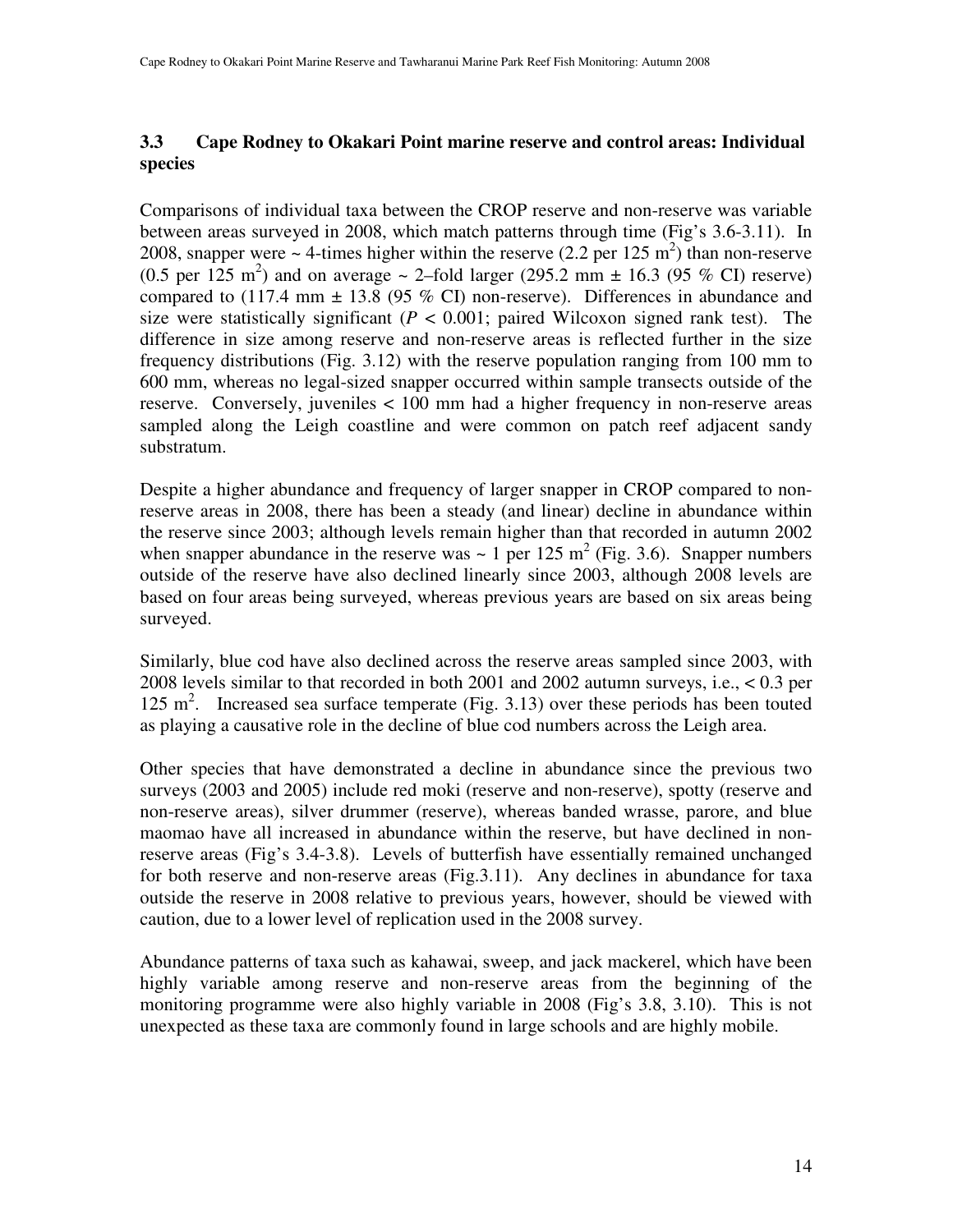## **3.4 Tawharanui Marine Park and control areas: Individual species**

Mean snapper abundance in 2008 was slightly higher within TMP  $(0.8 \pm 0.2 \text{ SE per } 125)$  $(m<sup>2</sup>)$  compared to outside (0.6  $\pm$  0.5 SE per 125 m<sup>2</sup>) (Fig. 3.6), but this difference was not statistically significant ( $P = 0.343$ ; paired Wilcoxon signed rank test). Snapper mean size was 2-fold higher for the reserve snapper sample population (248.9 mm  $\pm$  22.8 (95 % CI) compared to the non-reserve sample population (107.7 mm  $\pm$  9.2 (95 % CI) and this difference was statistically significant  $(P < 0.001$ ; paired Wilcoxon signed rank test). This difference is depicted further in the size frequency data (Fig. 3.12), with the reserve population having a higher frequency of larger snapper than non-reserve. However, during the survey, larger snapper were often observed outside of transects and commonly displayed diver-negative responses. As was observed for non-reserve areas adjacent to CROP, there was a higher frequency of juveniles < 100 mm, which were also common on patch reef adjacent to sandy substratum habitat.

Other taxa with higher abundances in reserve areas compared to non-reserve included red moki, banded wrasse, spotty, parore, blue maomao and butterfish (Fig's 3.7-3.11). Differences in abundance were only statistically significant for spotty and banded wrasse; *P* < 0.05 respectively (paired Wilcoxon signed rank test).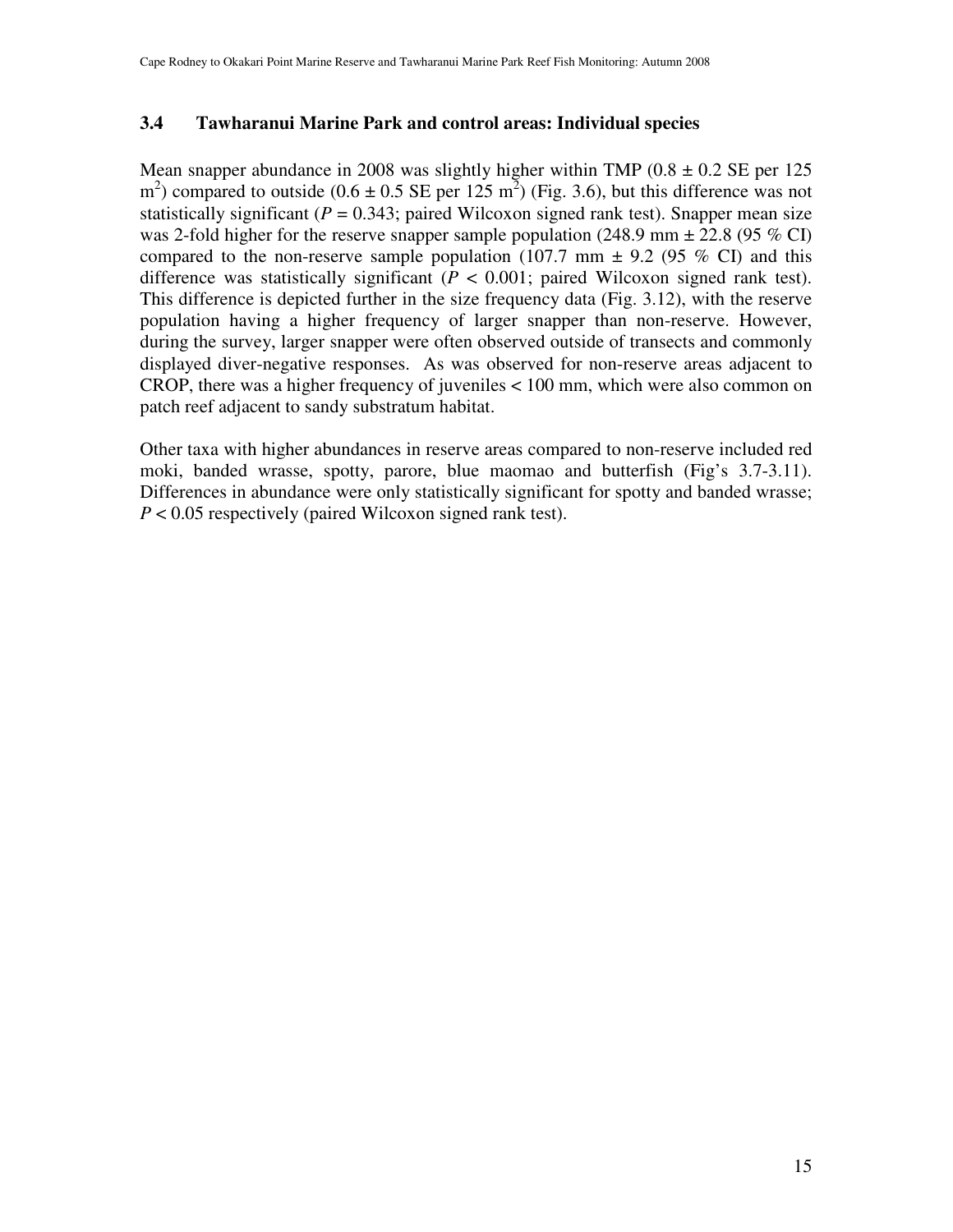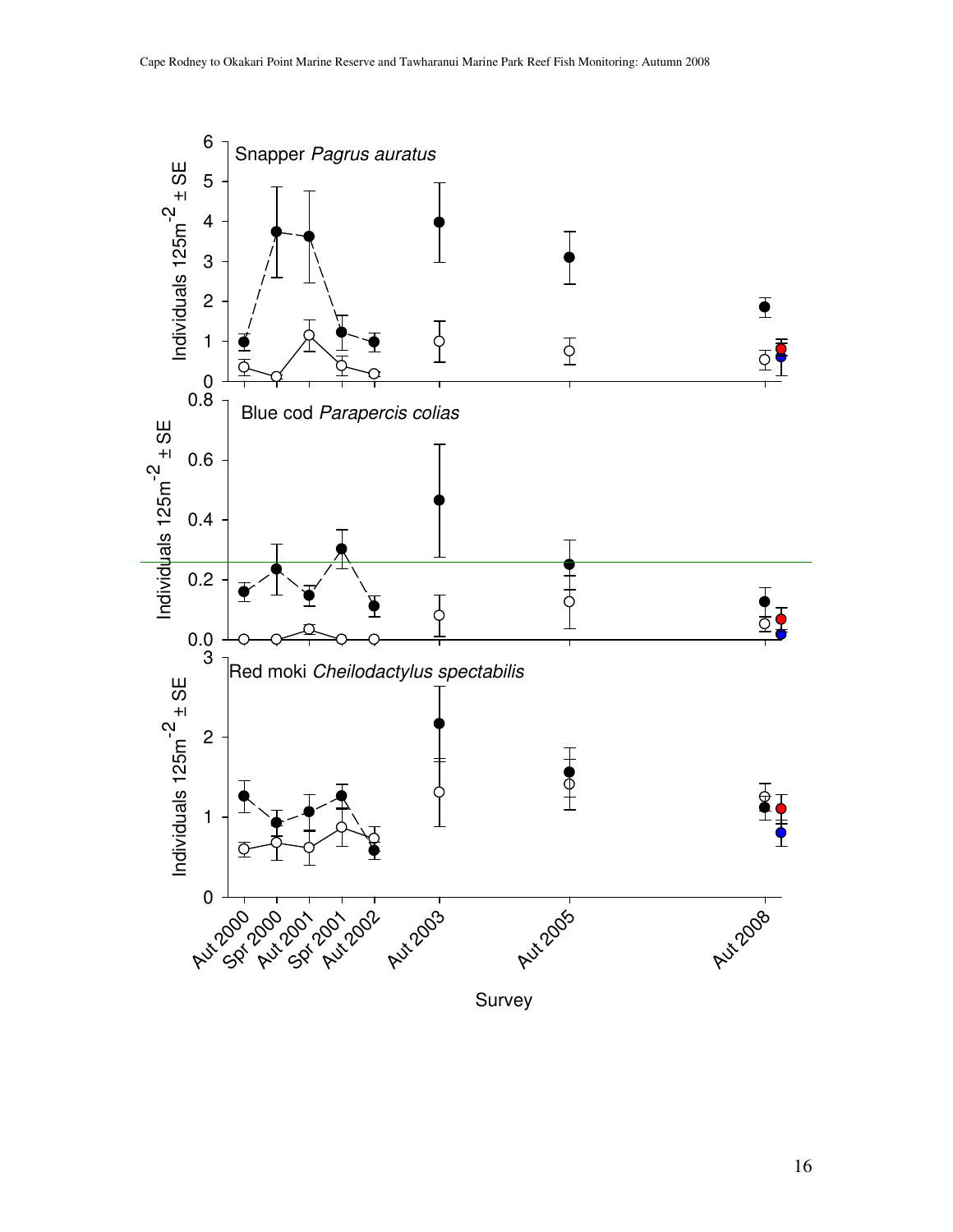

**Figure 3.6.** Long term trends in the densities of snapper, blue cod, and red moki inside and outside the Cape Rodney to Okakari Point Marine Reserve, as measured using UVC between 2000 and 2008 and inside and outside Tawharanui Marine Park in 2008. Note: *y* axis scale differs among plots.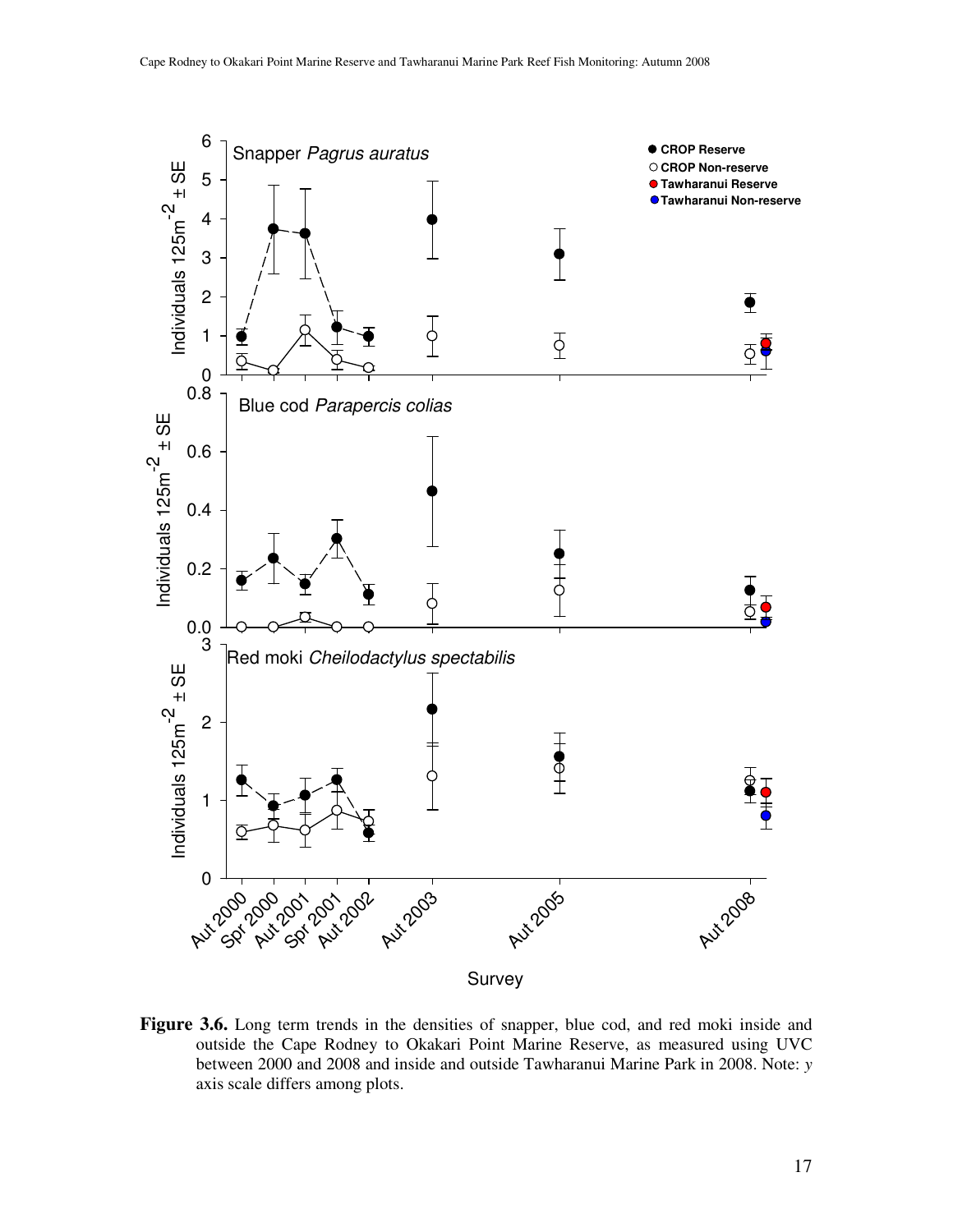

Figure 3.7. Long term trends in the densities of spotty, banded wrasse, and trevally inside and outside the Cape Rodney to Okakari Point Marine Reserve, as measured using UVC between 2000 and 2008 and inside and outside Tawharanui Marine Park in 2008. Note: *y* axis scale differs among plots.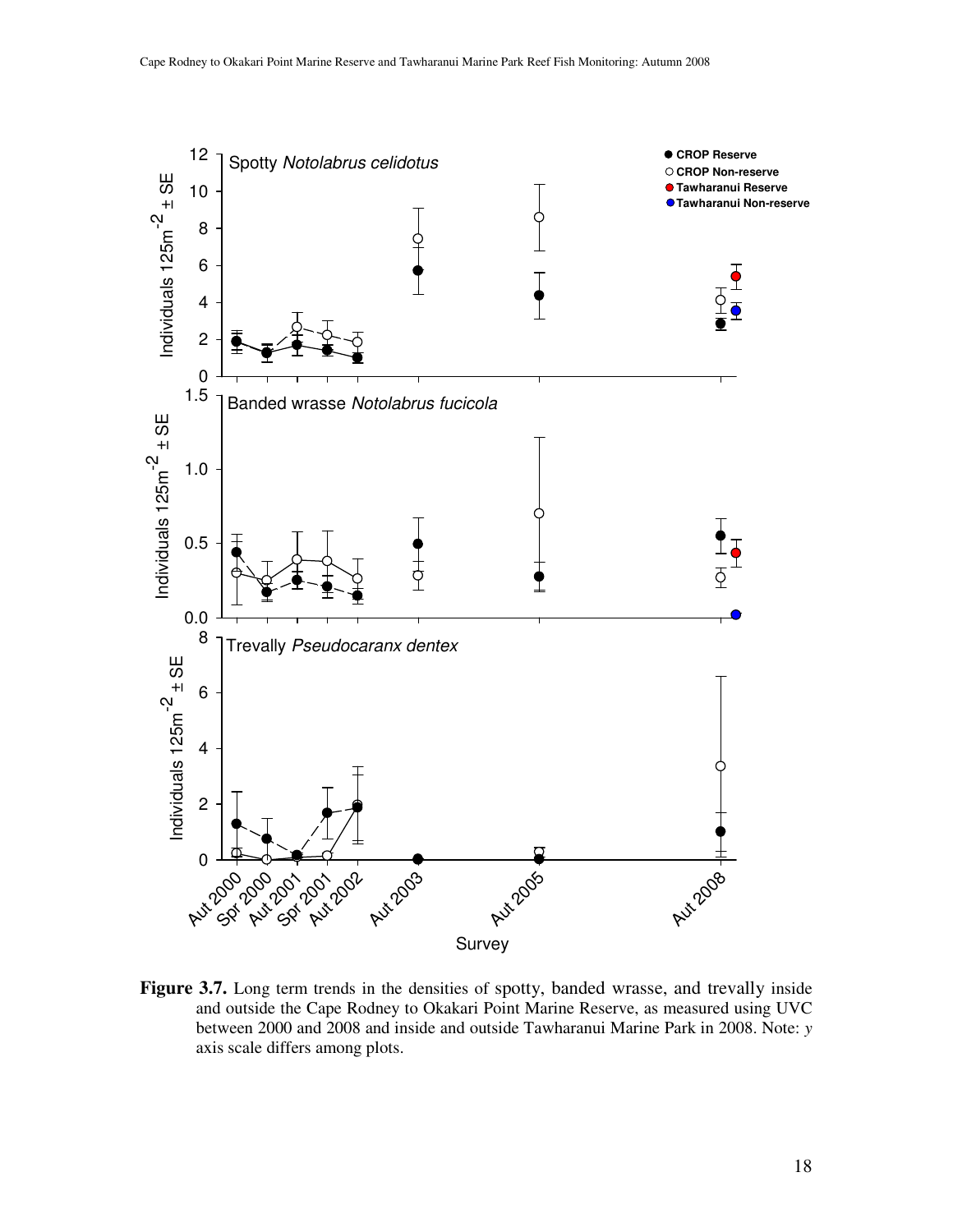

**Figure 3.8.** Long term trends in the densities of kahawai, jack mackerel, and parore inside and outside the Cape Rodney to Okakari Point Marine Reserve, as measured using UVC between 2000 and 2008 and inside and outside Tawharanui Marine Park in 2008. Note: *y* axis scale differs among plots.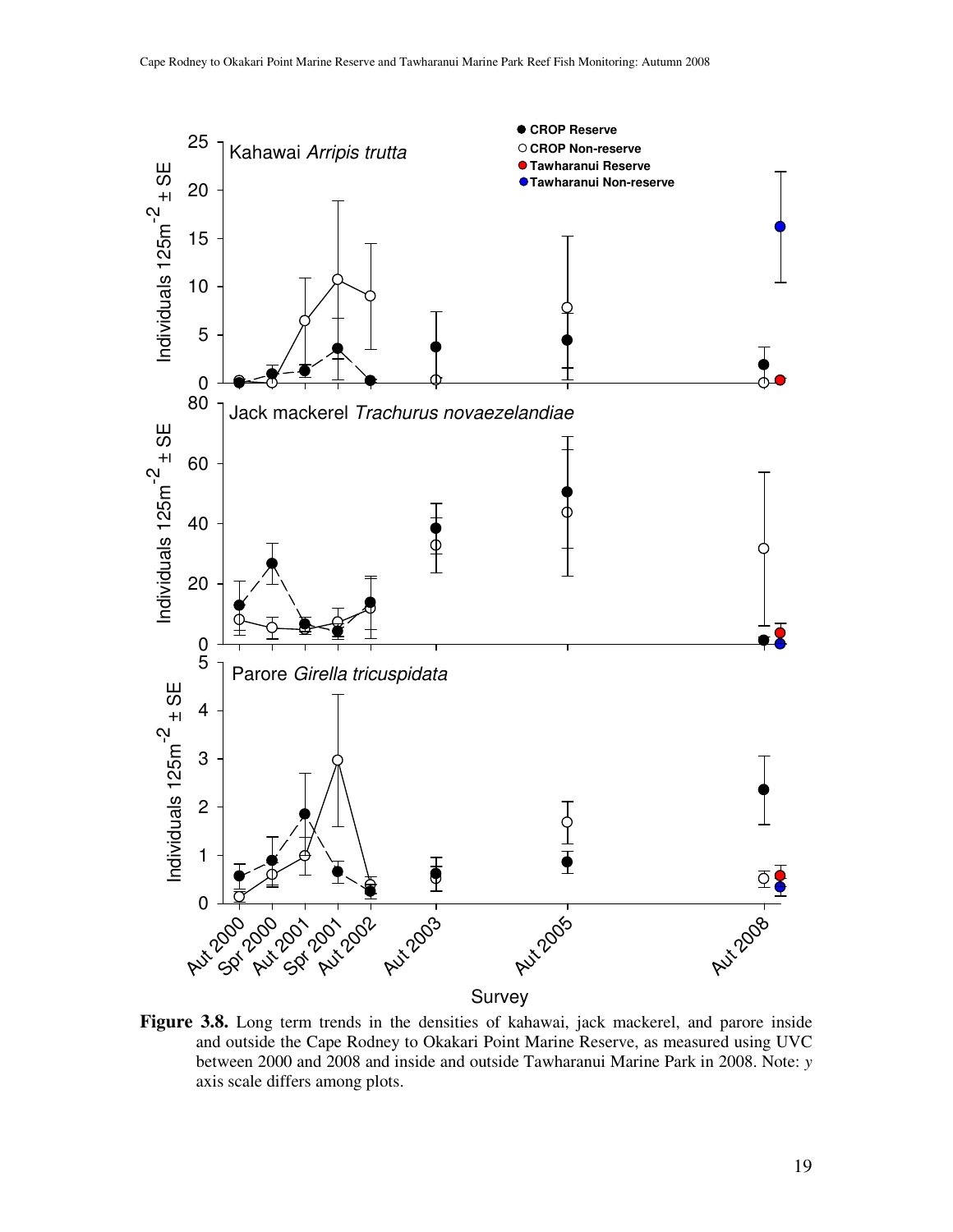

**Figure 3.9.** Long term trends in the densities of leatherjacket, goatfish and silver drummer inside and outside the Cape Rodney to Okakari Point Marine Reserve, as measured using UVC between 2000 and 2008 and inside and outside Tawharanui Marine Park in 2008. Note: *y* axis scale differs among plots.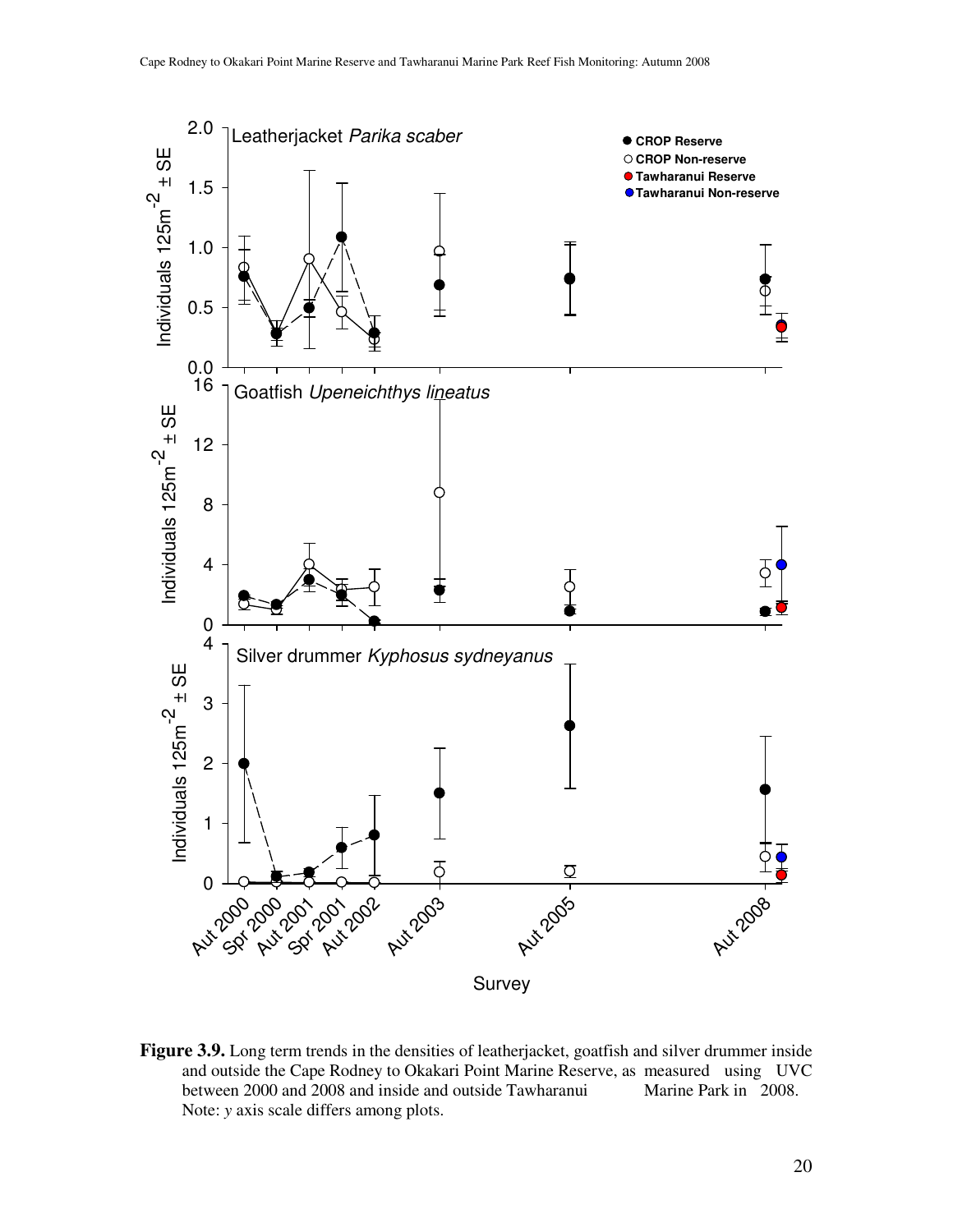

**Figure 3.10.** Long term trends in the densities of sweep, blue maomao, and demoiselle inside and outside the Cape Rodney to Okakari Point Marine Reserve, as measured using UVC between 2000 and 2008 and inside and outside Tawharanui Marine Park in 2008. Note: *y* axis scale differs among plots.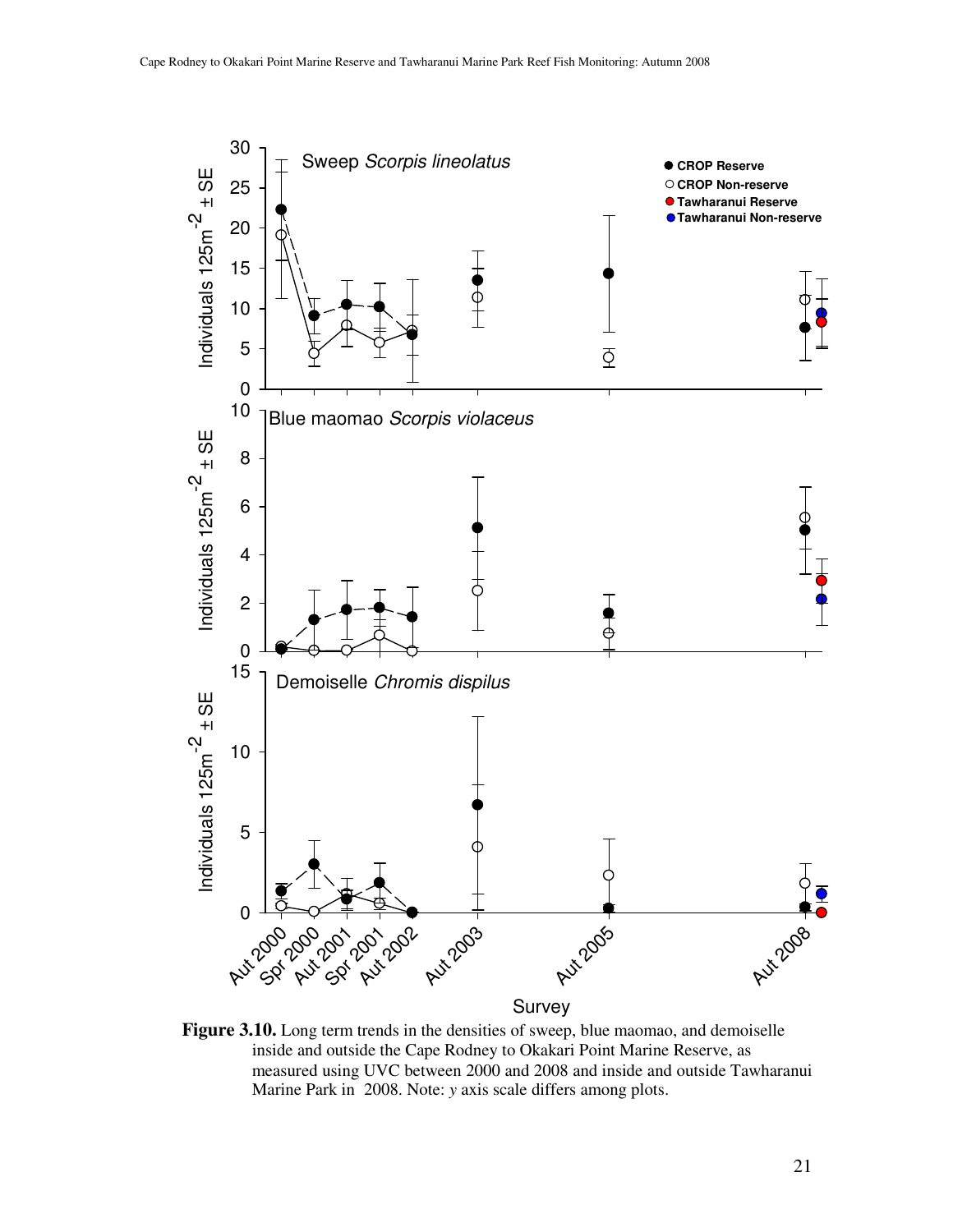

**Figure 3.11.** Long term trends in the density of butterfish inside and outside the Cape Rodney to Okakari Point Marine Reserve, as measured using UVC between 2000 and 2008 and inside and outside Tawharanui Marine Park in 2008.



Figure 3.12. Size frequency of snapper inside and outside the Cape Rodney to Okakari Point Marine Reserve, and inside and outside Tawharanui Marine Park in 2008, as measured using UVC.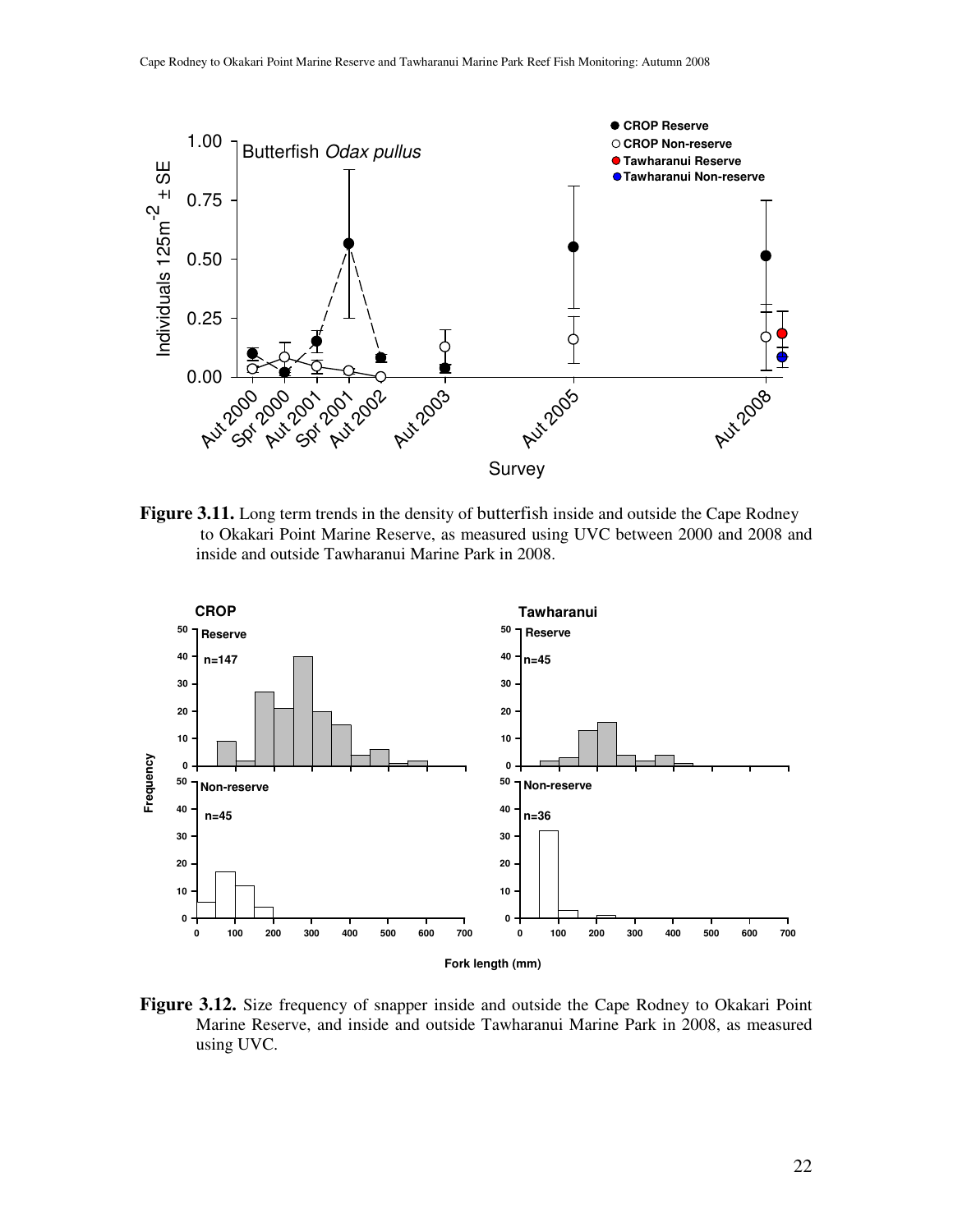

**Figure 3.13.** Sea surface temperature anomalies from Leigh (based on long term average 1967- 97). Red dots denote UVC surveys that have been undertaken in CROP.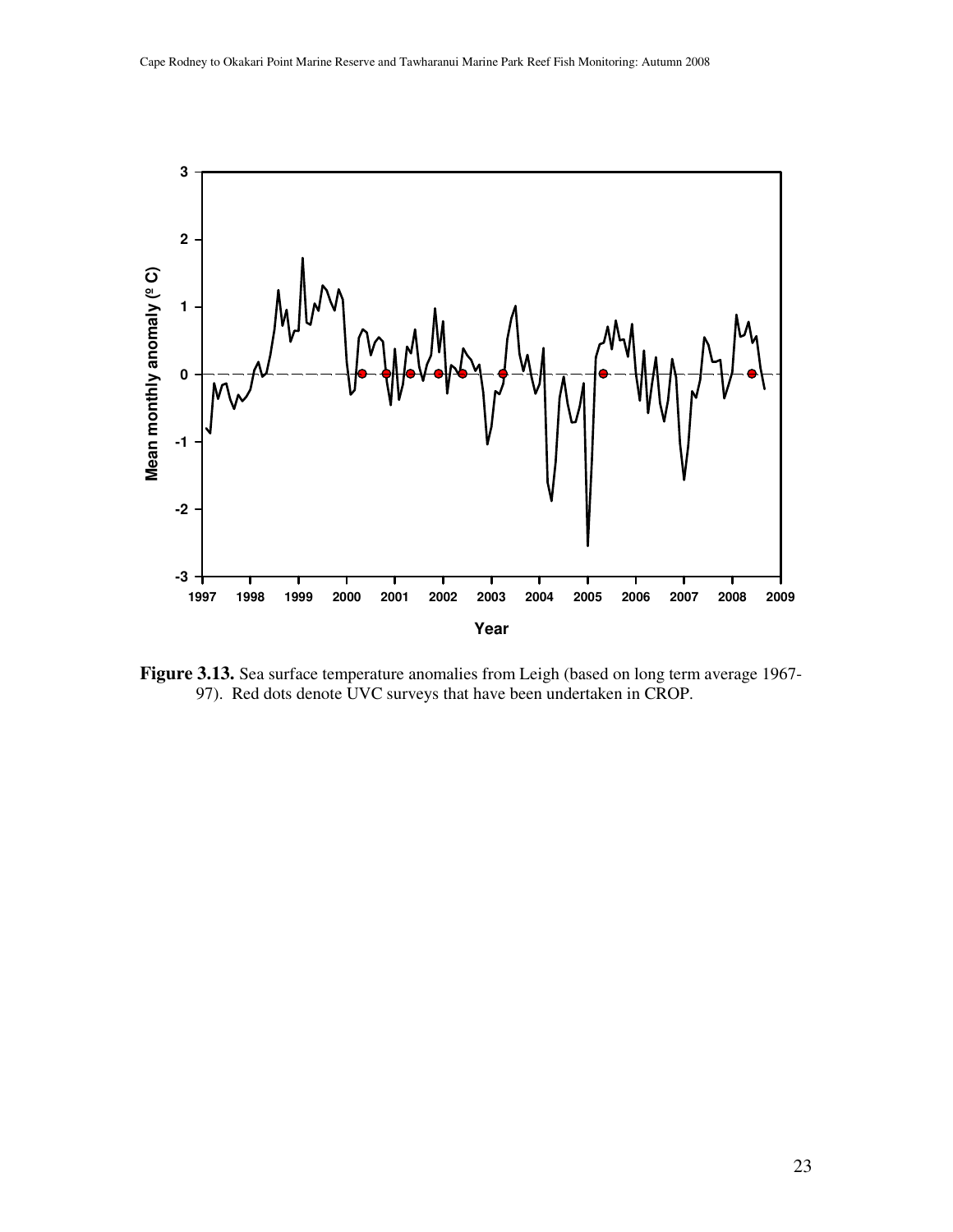### **4.0 Discussion**

The survey of reef fish abundance and diversity within the Cape Rodney to Okakari Point (CROP) reserve in autumn 2008 was the eighth survey across this area of coastline since 2000, and the most recent survey since 2005. The survey of Tawharanui Marine Park (TMP) and associated control areas was the first formal UVC survey for this area of coastline. A BUV survey was carried out in 2007, and is presently being analysed (DoC unpublished data). Other MPAs that are routinely surveyed for reef fish abundance in north-eastern New Zealand include Hahei (Taylor *et al*. 2006) and the Poor Knights Island (Denny *et al*. 2004). These surveys often use a combination of BUV and UVC techniques to quantify reef fish diversity and abundance and to estimate the size of heavily fished species (snapper and blue cod).

Mirroring patterns emanating from previous surveys, reef fish abundance was highly variable across all areas surveyed, irrespective of "Status". However, fish assemblages within CROP and TMP appeared different to, and were less variable, than non-reserve assemblages. In 2008, the CROP reserve had significantly higher abundances of snapper and blue cod (species that are actively fished along the coastline) compared to nonreserve areas. Snapper mean size was also significantly higher across within the reserve, with no legal-sized snapper ( $> 270$  mm FL) recorded in non-reserve areas. Snapper mean size was also higher within TMP, and similarly no legal-sized snapper were recorded in non-reserve areas, although mean abundances were not different between the reserve and unprotected control areas.

Temporal data from CROP reserve surveys indicate a linear decline in the mean abundance of snapper and blue cod has taken place over the last five years, i.e., between 2003 and 2008, however present levels do fall within the long-term range for both of these species. Researchers have suggested that while snapper site fidelity is high within CROP (Parsons *et al*. 2003) snapper may move beyond the reserve boundary at certain times of the year associated with spawning (Willis *et al*. 2003), thus a certain proportion of this population is likely to be susceptible to fishing. Willis *et al*. (2003) further suggest that the observed recovery of snapper populations within MPAs is largely the result of immigration of individuals from fished areas that take up residency within reserves, rather than juvenile recruitment *per se*.

The higher abundance of juvenile snapper in non-reserve locations (Leigh and Tawharanui) within patch reef surrounded by sand indicates that these areas of coastline may contain more-favorable habitat and food for this life history stage. Thrush *et al*. (2002) suggests that small-scale habitat structure (depressions, burrows, shells, boulders, cobbles, and sand waves) within soft-sediment habitats positively influences the abundance of juvenile snapper through provision of feeding areas and refuge from predation.

In past surveys, blue cod numbers have been suggested to be negatively correlated with higher seas surface temperatures, i.e., numbers declined between 1997 and 1999 and 2003 and 2005 when sea surface temperatures were somewhat higher than average and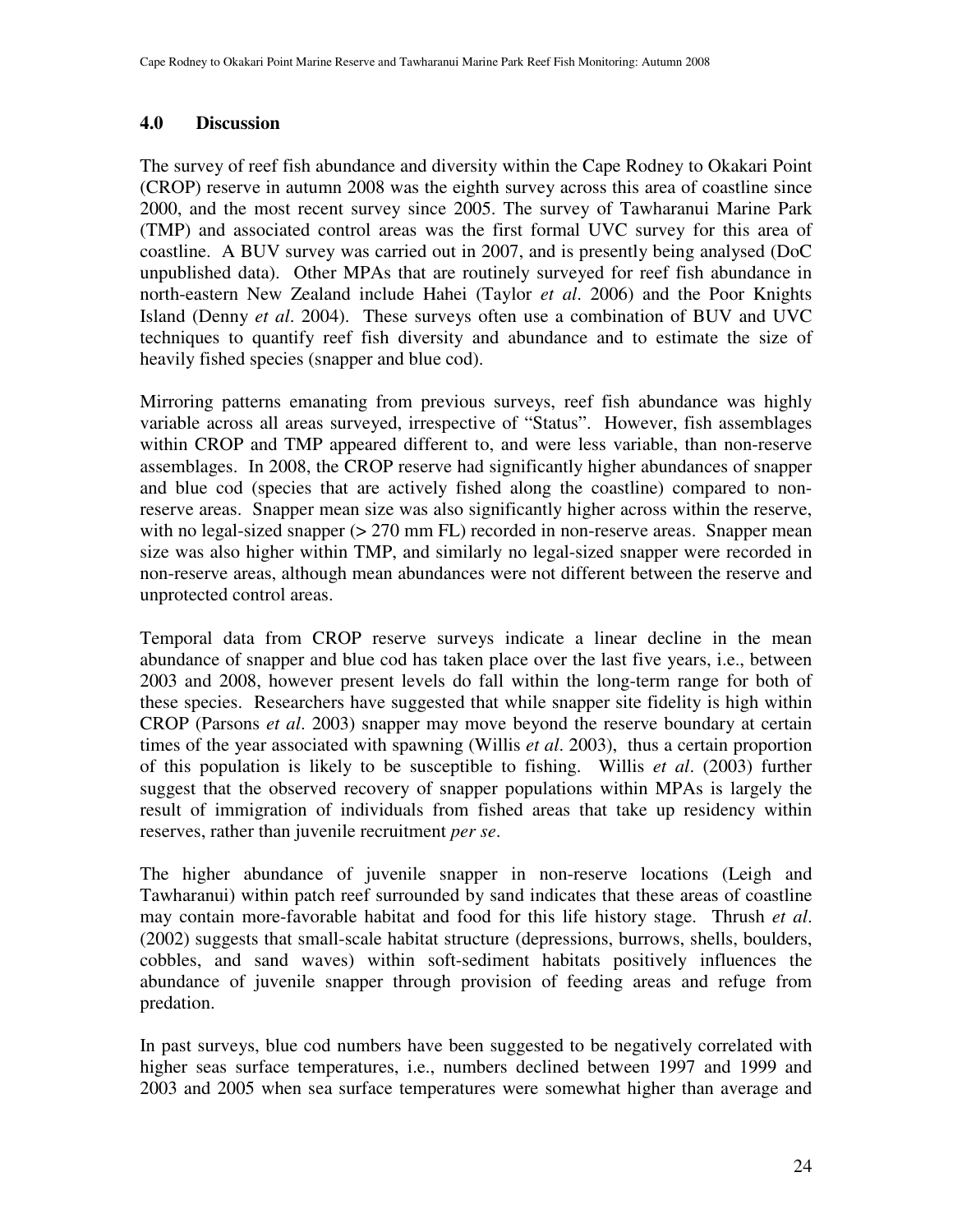remained stable between 2000 and 2002 when temperature was more constant (Taylor *et al.* 2005). Higher than average sea surface temperatures between 2007 and 2008 and low blue cod frequencies in 2008 match this general pattern, although we are sympathetic to the views of Taylor *et al.* (2005), in so far as a much longer data time-series would be necessary to test the hypothesis

The role of habitat type in influencing reserve and non-reserve fish assemblages has been proposed to be important in previous surveys of reserve and non-reserve areas (Taylor *et al*. 2005) and has been specifically quantified is purposely designed studies (see Anderson and Millar 2004, Williams *et al*. 2008). Given that the reserve reef sites surveyed, particularly in CROP, are almost exclusively dominated by macroalgae (primarily *Ecklonia*, which is dominant at depths > 4 m Shears and Babcock 2003), it is not surprising that the differences in fish assemblage structure occurs between reserve and non-reserve areas. Presently, it is not clear what the effect of reduced urchin barrens within the reserve (associated with higher predation rates of urchins by snapper and spiny lobster (Shears and Babcock 2002)) will have on reef-fish assemblages and snapper numbers over the longer term. However, habitat changes due to the effects of increased densities of snapper have been tentatively implicated in the decline of blue cod at CROP (Willis *et al*. 2003).

Species with higher abundances or frequencies commonly associated with barrens habitat include spotty (*Notolabrus celidotus*), banded wrasse *(Notolabrus fucicola*)*,* parore (*Girella tricuspidata*)*,* and silver drummer (*Kyphosus sydneyanus*), with leatherjacket (*Parika* scaber)*,* demoiselle (*Chromis dispilus*)*,* jack mackerel (*Trachurus novaezelandiae*)*,* porae (*Nemadactylus douglasii*), and butterfish (*Odax pullus*) (having higher abundances within kelp forests (Anderson and Millar 2004). Considering the above findings, it is interesting to note (as suggested in previous CROP survey reports) that silver drummer*,* parore, and spotty have higher abundances in CROP relative to nonreserve areas. One explanation for the continually high levels of silver drummer and parore may be related to an increase in the abundance of food, given that macroalgal habitat has increased in spatial extent within the reserve. Reef fish diversity was also higher within CROP in 2008, a trend consistent with other surveys. A recent study within CROP demonstrated that kelp habitat was associated with higher reef fish diversity (Williams *et al*. 2008). Barrens habitat was however not surveyed in that study, which is a comparison that would be necessary in the context of this present study (also see Anderson and Millar 2004).

Main habitat types were also appreciably different between areas inside and outside of TMP, but these dissimilarities were not as large as for CROP. Main habitats outside the reserve were a combination of mixed algae, *Ecklonia* and urchin barrens habitat, whereas those inside the reserve were predominately *Ecklonia* forest or mixed algae. Given the difference in habitat types outside of the reserve one would expect that fish assemblages would differ between reserve and non-reserve areas, although despite higher variability among non-reserve sites, analysis indicated no significant difference between reserve and non-reserve assemblages.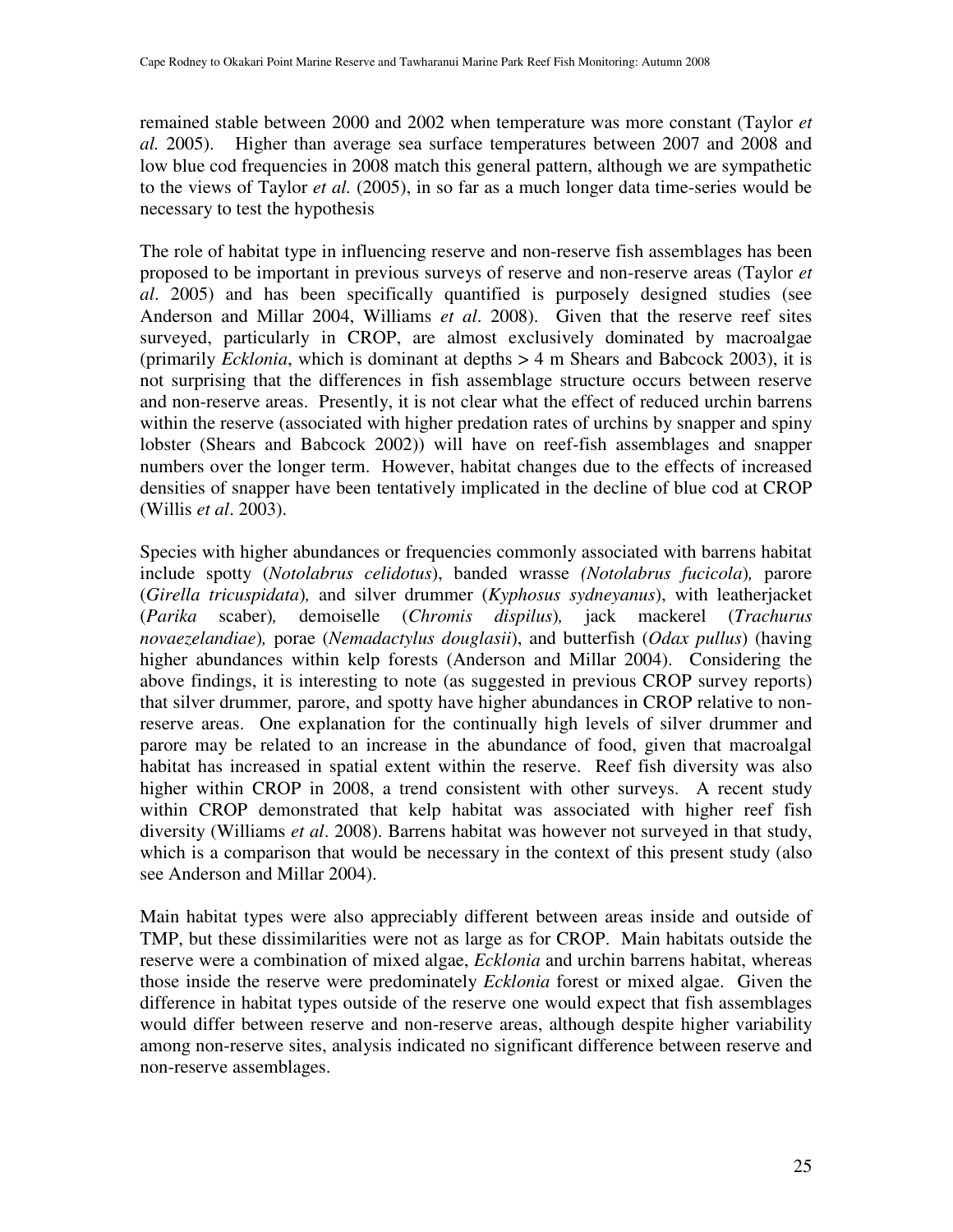Because fish abundance is influenced by multiple factors such as climate, habitat type and life history traits (migration, ontogeneic shifts, predation, etc), explanations for patterns are not easily discernable, particularly as there is negligible temporal information for TMP and associated non-reserve locations. For TMP, a degree of underestimation may be evident with regard to snapper numbers, as adult snapper were commonly observed outside of the sample transects and displayed diver-negative responses. Results of BUV data may provide a more robust estimate of snapper numbers within the TMP relative to unprotected controls as they come to hand.

For the present survey, the UVC technique was useful for making broad comparisons among areas and detecting changes in fish assemblages. Because of various biases associated with the technique, Taylor *et al*. (2005) suggest these type of surveys can engender as many questions as they provide answers, as different species occupy different habitats, have different modes of behaviour (e. g., solitary versus schooling), and respond to divers in different ways. While these problems are very real, UVC surveys still remain a cheap and effective tool to quantify reef fish abundance and diversity within MPAs and corresponding control areas.

The decline in snapper and blue cod densities within CROP and the present lack of temporal data for TMP highlights the need for consistent and regular monitoring of fish assemblages in both of these MPAs. The incorporation of TMP into the long-term reef fish monitoring will be invaluable for placing trends in abundance and diversity into a larger geographical framework. For future CROP surveys the inclusion of all sites (i.e., the two non-reserve sites not surveyed in 2008) should be mandatory and will also ensure a balanced sampling design.

## **Recommendations**

Given the decline in snapper and blue cod numbers within CROP, the fish monitoring programme should be continued at one to two year intervals with the current levels of sample replication regarded as a minimum level of effort. Inclusion of the two areas along the Leigh coastline not surveyed in 2008 (Areas 1 and 11) should be incorporated in future surveys.

The advent of reef fish monitoring at TMP is a beneficial directive as it provides: 1) necessary baseline information should the TMP become a MPA managed by DoC; 2) important information on marine reserve functioning in the outer Hauraki Gulf, and, 3) due to the consistent methodology, can be compared easily to CROP and other locations that are routinely monitored. Surveys of TMP should be done concurrently with the CROP surveys.

Given the change in fish populations in the recent survey, the effect of reserve protection at CROP and TMP on benthic communities should be assessed. Future fish surveys should be combined with a benthic monitoring program to assess changes in the invertebrate and algae communities.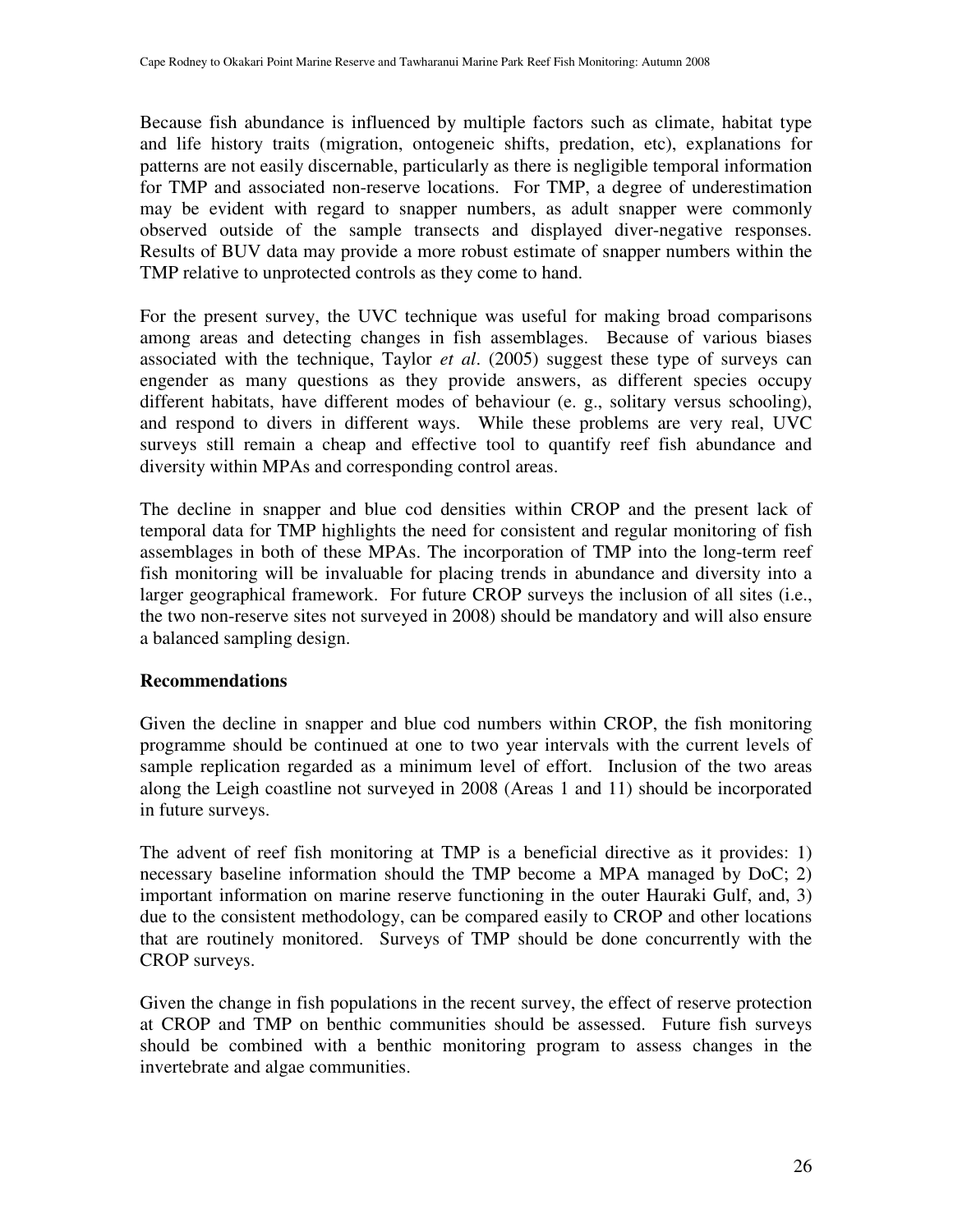Continued and frequent monitoring of CROP and TMP is important as MPAs are not static environments and given the potential expansion of coastal development in the Rodney district, the marine environment is likely to be subject to substantial pressures in the future.

#### **5.0 References**

- Anderson MJ (2001a) A new method for non-parametric multivariate analysis of variance. *Austral Ecology* 26: 32-46
- Anderson MJ (2001b) Permutation tests for univariate or multivariate analysis of variance and regression. *Canadian Journal of Fisheries and Aquatic Sciences* 58: 626-639
- Anderson MJ (2004) PERMDISP: a FORTRAN computer program for permutational analysis of multivariate dispersions (for any two-factor ANOVA design) using permutation tests. Department of Statistics, University of Auckland, New Zealand.
- Anderson MJ, Millar RB (2004) Spatial variation and effects of habitat on temperate reef fish assemblages in northeastern New Zealand. *Journal of Experimental Marine Biology and Ecology* 305: 191-221
- Anderson, MJ, Robinson J (2003) Generalised discriminant analysis based on distances. *Australian and New Zealand Journal of Statistics* 45: 301-318
- Babcock RC, Kelly S, Shears NT, Walker JW, Willis TJ (1999) Large-scale habitat change in a temperate marine reserve. *Marine Ecology Progress Series* 189: 125- 134
- Bray JR, Curtis JT (1957) An ordination of the upland forest communities of southern Wisconsin. *Ecological Monographs* 27: 325-349
- Dayton PK, Tegner MJ, Edwards PB, Riser KL (1999) Temporal and spatial scales of kelp demography: The role of oceanographic climate. *Ecological Monographs 69*:219-250
- Denny CM, Willis TJ, Babcock RC (2004) Rapid recolonisation of snapper *Pagrus auratus* (Sparidae) within the Poor Knights Islands Marine Reserve, New Zealand, after implementation of complete no-take status. *Marine Ecology Progress Series* 272: 183-190
- Denny CM, Shears NT (2004) Effects of five years of no-take marine reserve protection on reef fish populations at the Poor Knights Islands, Report to the Department of Conservation**:** 40p.
- Denny CM (2008) The effect of alternative management strategies on reef fish populations in northeastern New Zealand. Report to the Department of Conservation (Northern Conservancy). 57p.
- Gower JC (1966) Some distance properties of latent root and vector methods used in multivariate analysis. *Biometrika* 53: 325-338
- Guidetti P, Bussotti S, Boero F (2005) Evaluating the effects of protection on fish predators and sea urchins in shallow artificial rocky habitats: a case study in the northern Adriatic Sea. *Marine Environmental Research* 59: 333-348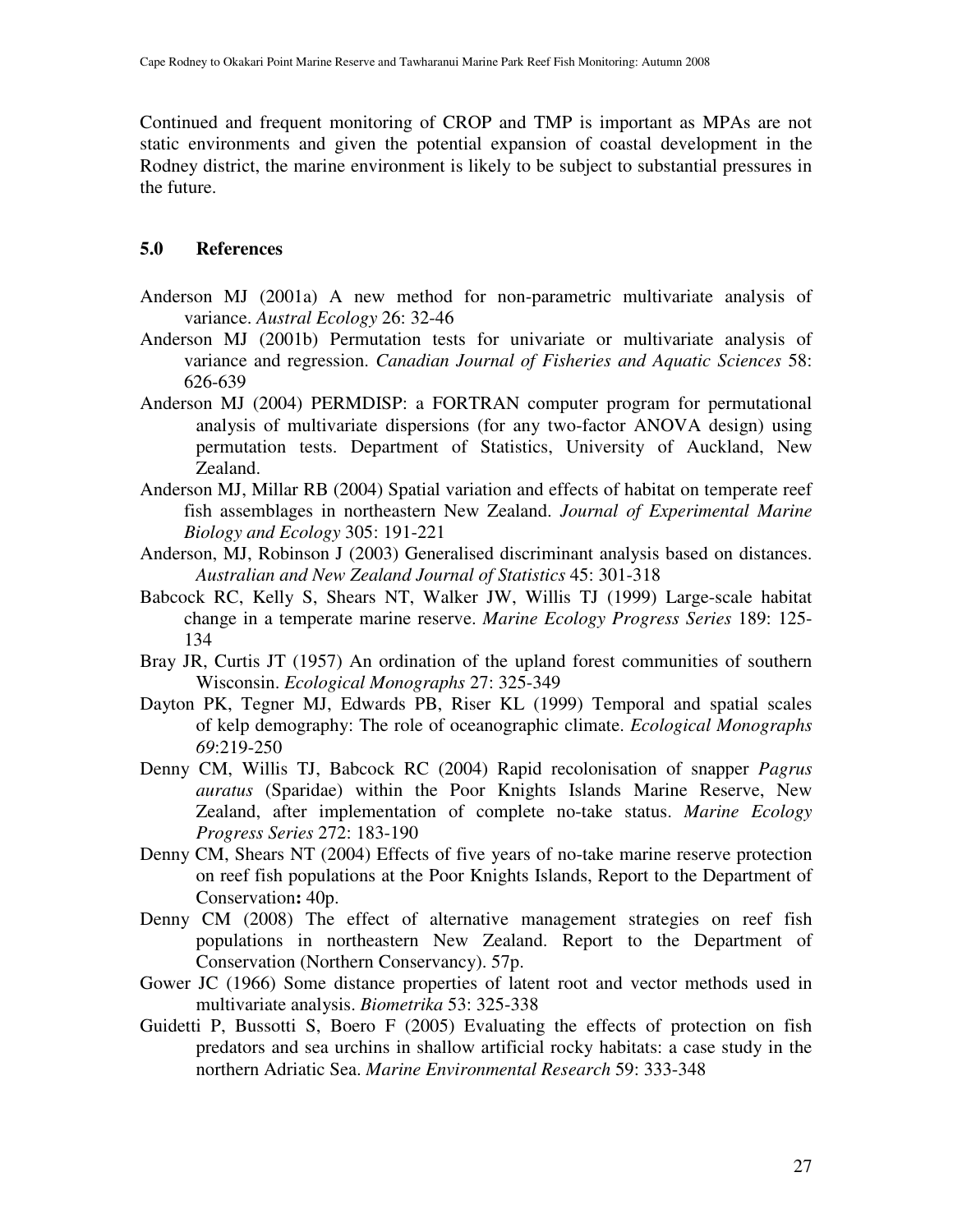- Kelly, SD, Scott, AB, MacDiarmid A, Babcock RC (2000) Spiny lobster, *Jasus edwardsii*, recovery in New Zealand marine reserves. *Biological Conservation* 92: 359-369
- Parsons DM, Babcock RC, Hankin, RKS, Willis TJ, Aitken JP, O'Dor, RK, Jackson GD (2003) Snapper Pagrus auratus (Sparidae) home range dynamics: Acoustic tagging studies in a marine reserve. *Marine Ecology Progressive Series* 262: 253- 265
- Russ GR, Stockwell B, Alcala AC (2005) Inferring versus measuring rates of recovery in no-take marine reserves *Marine Ecology Progressive Series* 292: 1- 12
- SAS (1999) User's Guide. Version 8. ed. Vols 1, 2 and 3. SAS Institute Inc., Cary North Carolina.
- Shears NT, Babcock RC (2002) Marine reserves demonstrate top-down control of community structure on temperate reefs. *Oecologia* 132: 131-142
- Shears NT, Babcock RC (2003) Continuing trophic cascade effects after 25 years of notake marine reserve protection. *Marine Ecology Progress Series* 246: 1-16
- Sokal RR, Rohlf FJ (1981). Biometry, 2nd edition. W.H. Freeman, New York
- Taylor RB, Anderson MJ, Egli D, Usmar N, Willis TJ (2003) Cape Rodney to Okakari Point Marine Reserve fish monitoring 2003: final report. *Report to the Department of Conservation*. 38p
- Taylor RB, Anderson MJ, Egli D, Usmar N, Willis TJ (2005) Cape Rodney to Okakari Point Marine Reserve fish monitoring 2005: final report. *Report to the Department of Conservation*. 38p
- Taylor RB, Anderson MJ, Egli D, Usmar N, Willis TJ (2006) Te Whanganui A Hei Marine Reserve fish monitoring 2006: Final report, Department of Conservation: Waikato Conservancy 50p
- Thrush SF, Schultz D, Hewitt JE, Talley D (2002) Habitat structure in soft-sediment environments and abundance of juvenile snapper *Pagrus auratus*. *Marine Ecology Progressive Series* 245: 273-280
- Underwood AJ, Chapman, MG, Connell SD (2000) Observations in ecology: you can't make progress on processes without understanding the patterns. *Journal of Experimental Marine Biology and Ecology 250*: 97-115
- Usmar, NR, Denny, CM, Shears, NT, Babcock RC (2003) Mimiwhangata Marine Park Monitoring Report 2003, Department of Conservation**:** 32p
- Willis TJ (2000) Te Whanganui a Hei Marine Reserve fish monitoring programme. Part I: Diver surveys, 20p. Part II: Changes in snapper and blue cod density. Report to the Department of Conservation, Investigation NRO/02/04. 19p
- Willis TJ, Babcock RC (2000a) Cape Rodney to Okakari Point Marine Reserve fish monitoring programme 2000. Report to the Department of Conservation, Investigation NRO/02/02. 27p.
- Willis TJ, Babcock RC (2000b) A baited underwater video system for the determination of relative density of carnivorous reef fish. *Marine and Freshwater Research* 51: 755-763
- Willis TJ, Babcock RC, Anderson MJ (2003b) Cape Rodney to Okakari Point Marine Reserve fish monitoring 2000-2002: final report. Report to the Department of Conservation. 42p